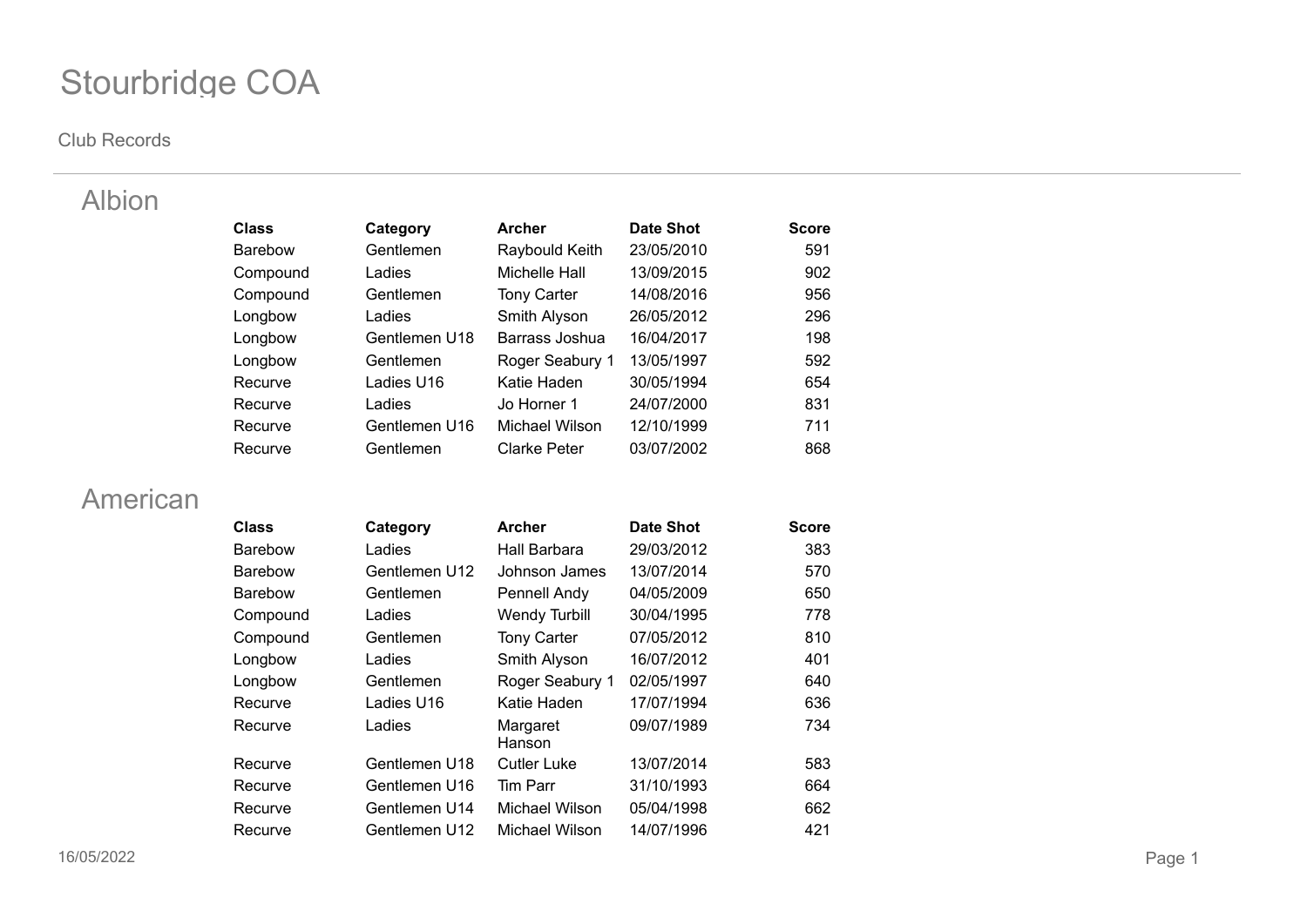|             | Recurve        | Gentlemen     | Owen Beard            | 07/05/1990       | 776          |  |
|-------------|----------------|---------------|-----------------------|------------------|--------------|--|
| Bray I      |                |               |                       |                  |              |  |
|             | <b>Class</b>   | Category      | <b>Archer</b>         | <b>Date Shot</b> | <b>Score</b> |  |
| Open Record | Barebow        | Ladies        | Pattie<br>Vukomanovic | 18/03/2022       | 78           |  |
|             | <b>Barebow</b> | Gentlemen U12 | Johnson James         | 28/03/2014       | 184          |  |
|             | Barebow        | Gentlemen     | Pennell Andy          | 17/01/2009       | 226          |  |
|             | Compound       | Ladies U16    | Rachel Turner         | 10/11/2017       | 242          |  |
|             | Compound       | Ladies        | Michelle Hall         | 02/01/2012       | 270          |  |
|             | Compound       | Gentlemen U12 | <b>Pennell Luke</b>   | 12/01/2007       | 184          |  |
|             | Compound       | Gentlemen     | John Houghton         | 15/03/2003       | 283          |  |
|             | Longbow        | Ladies        | Jo Horner 1           | 24/04/1998       | 87           |  |
|             | Longbow        | Gentlemen     | <b>Robert Cole</b>    | 18/02/2000       | 219          |  |
|             | Recurve        | Ladies U16    | Mussi Anna            | 24/10/2003       | 93           |  |
|             | Recurve        | Ladies        | Jo Horner             | 18/03/2001       | 254          |  |
|             | Recurve        | Gentlemen U18 | <b>Richards B</b>     | 29/11/2002       | 159          |  |
|             | Recurve        | Gentlemen U16 | <b>Wilson Michael</b> | 18/03/2001       | 183          |  |
|             | Recurve        | Gentlemen U14 | Ingram Matthew        | 17/12/2004       | 80           |  |
|             | Recurve        | Gentlemen U12 | Ingram Matthew        | 24/10/2003       | 86           |  |
|             | Recurve        | Gentlemen     | <b>Clarke Peter</b>   | 09/11/2001       | 282          |  |
| Bray II     |                |               |                       |                  |              |  |
|             | <b>Class</b>   | Category      | <b>Archer</b>         | <b>Date Shot</b> | <b>Score</b> |  |
|             | Compound       | Gentlemen     | Bob Hanson            | 24/01/2003       | 270          |  |
|             | Longbow        | Gentlemen     | Roger Seabury 1       | 27/02/1998       | 217          |  |
|             | Recurve        | Gentlemen     | Alan Brown            | 24/01/2003       | 246          |  |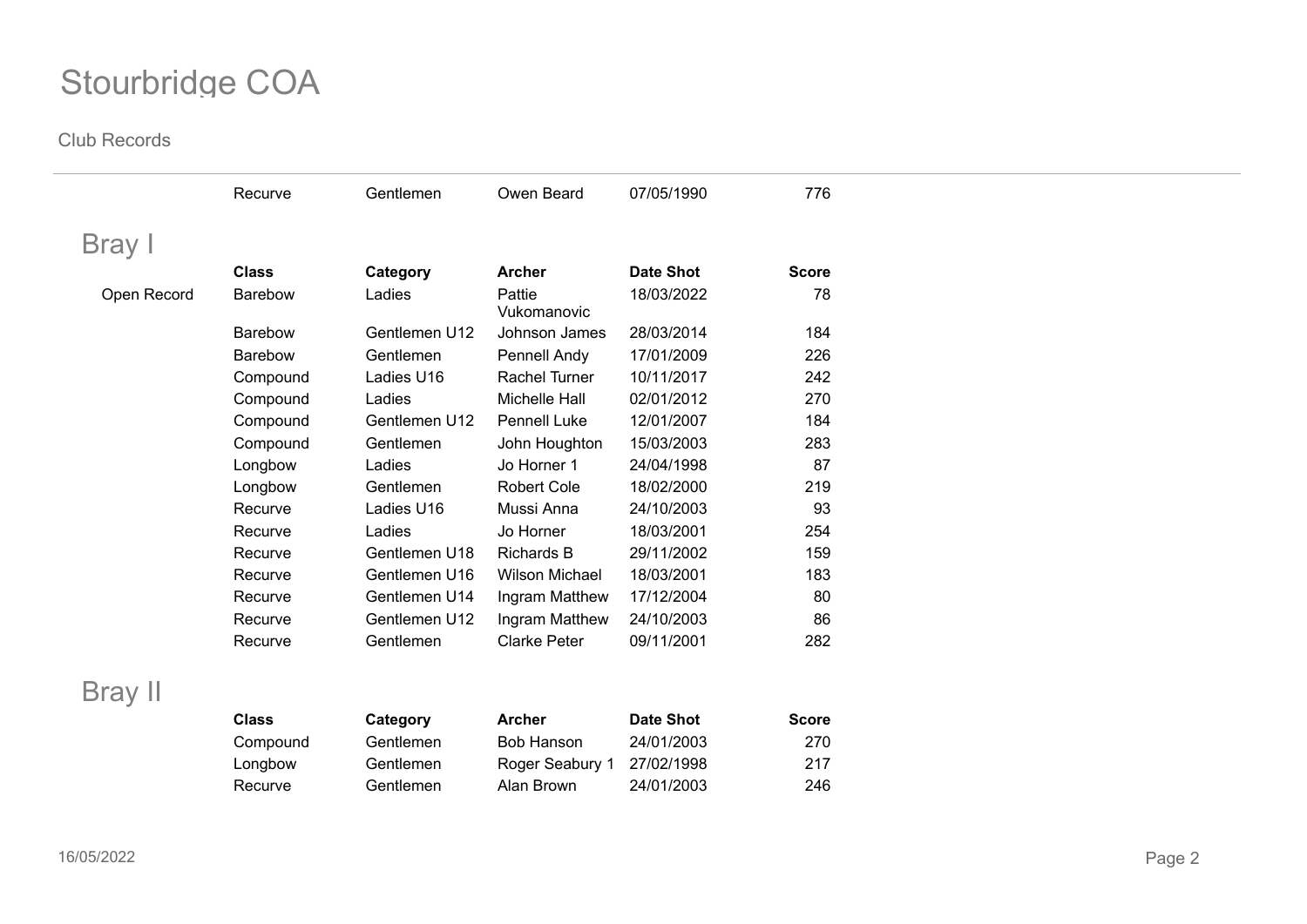#### **Club Records**

Bristol II

| <b>Class</b>   | Category      | <b>Archer</b>        | Date Shot  | <b>Score</b> |
|----------------|---------------|----------------------|------------|--------------|
| <b>Barebow</b> | Gentlemen     | Raybould Keith       | 11/06/2010 | 826          |
| Compound       | Gentlemen U16 | <b>Pennell Luke</b>  | 10/05/2009 | 1214         |
| Compound       | Gentlemen     | <b>Freeman Clive</b> | 20/08/2002 | 1236         |
| Longbow        | Ladies        | Margaret<br>Hanson   | 09/06/1996 | 172          |
| Longbow        | Gentlemen     | Roger Seabury 1      | 01/09/1997 | 0            |
| Recurve        | Gentlemen U16 | Michael Wilson       | 29/08/1999 | 982          |
| Recurve        | Gentlemen     | Peter Wilson         | 25/07/1999 | 1104         |

## Bristol III

| <b>Class</b> | Category      | <b>Archer</b>  | <b>Date Shot</b> | <b>Score</b> |
|--------------|---------------|----------------|------------------|--------------|
| Compound     | Gentlemen     | Freeman Clive  | 07/08/2001       | 1170         |
| Longbow      | Gentlemen     | Raybould Keith | 17/08/2010       | 809          |
| Recurve      | Ladies U16    | Rachel Turner  | 08/05/2016       | 1058         |
| Recurve      | Gentlemen U14 | Michael Wilson | 18/10/1998       | 1122         |
| Recurve      | Gentlemen     | Peacock Derek  | 07/08/2001       | 1087         |

## Bristol IV

| <b>Class</b>   | Category      | <b>Archer</b>       | <b>Date Shot</b> | <b>Score</b> |
|----------------|---------------|---------------------|------------------|--------------|
| <b>Barebow</b> | Gentlemen U12 | Johnson James       | 13/09/2014       | 1026         |
| Recurve        | Ladies U14    | Rachel Turner       | 10/05/2015       | 1048         |
| Recurve        | Ladies        | J Hodgkins          | 08/08/1997       | 488          |
| Recurve        | Gentlemen U18 | <b>Fellows Alex</b> | 28/06/2015       | 1040         |
| Recurve        | Gentlemen U14 | Ingram Matthew      | 26/06/2005       | 923          |
| Recurve        | Gentlemen U12 | Michael Wilson      | 13/04/1997       | 959          |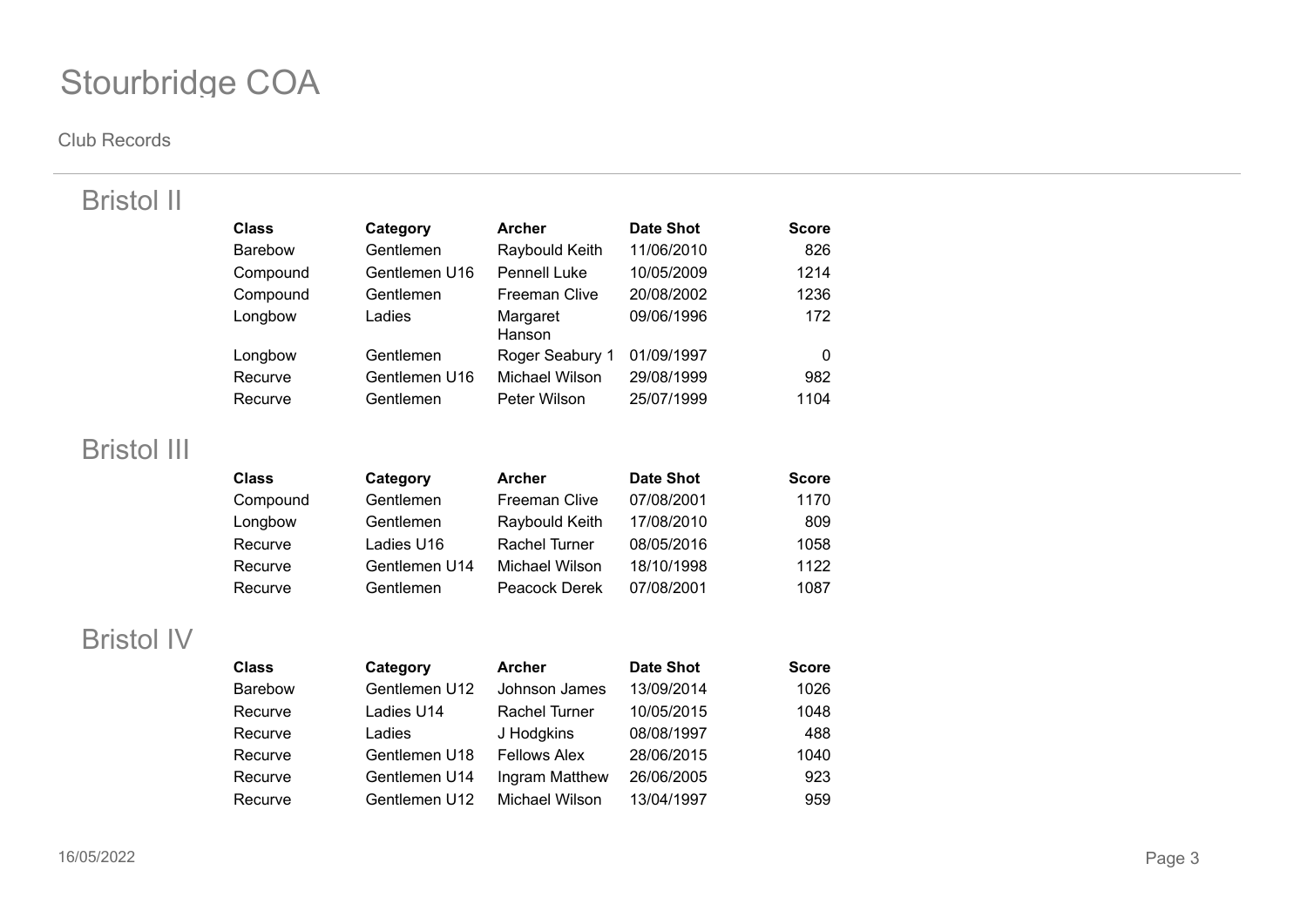| <b>Bristol V</b>             |                |               |                      |                  |              |
|------------------------------|----------------|---------------|----------------------|------------------|--------------|
|                              | <b>Class</b>   | Category      | <b>Archer</b>        | <b>Date Shot</b> | <b>Score</b> |
|                              | Recurve        | Gentlemen U12 | Coope Ben            | 09/09/2001       | 1042         |
| <b>Combined FITA</b>         |                |               |                      |                  |              |
|                              | <b>Class</b>   | Category      | <b>Archer</b>        | <b>Date Shot</b> | <b>Score</b> |
|                              | Recurve        | Gentlemen     | Dewis Colin          | 27/01/2013       | 928          |
| <b>Combined FITA (Triple</b> |                |               |                      |                  |              |
|                              | <b>Class</b>   | Category      | <b>Archer</b>        | <b>Date Shot</b> | <b>Score</b> |
|                              | Compound       | Ladies        | <b>Michelle Hall</b> | 19/01/2014       | 1063         |
|                              | Compound       | Gentlemen     | <b>Tony Carter</b>   | 19/01/2014       | 1123         |
|                              | Recurve        | Gentlemen     | Clay Paul            | 19/01/2014       | 1039         |
| <b>Double Worcester</b>      |                |               |                      |                  |              |
|                              | <b>Class</b>   | Category      | <b>Archer</b>        | <b>Date Shot</b> | <b>Score</b> |
|                              | Recurve        | Gentlemen     | Dan Hansard          | 17/10/2021       | 514          |
| FITA 18                      |                |               |                      |                  |              |
|                              | <b>Class</b>   | Category      | <b>Archer</b>        | <b>Date Shot</b> | <b>Score</b> |
|                              | <b>Barebow</b> | Ladies        | Pennell Sharon       | 19/03/2010       | 463          |
|                              | Barebow        | Gentlemen     | Pennell Andy         | 19/03/2010       | 449          |
|                              | Compound       | Ladies        | <b>Michelle Hall</b> | 11/02/2012       | 541          |
|                              | Compound       | Gentlemen U18 | <b>Pennell Luke</b>  | 04/02/2011       | 573          |
|                              | Compound       | Gentlemen     | <b>Tony Carter</b>   | 14/02/2014       | 563          |
|                              | Longbow        | Gentlemen     | Roger Seabury        | 13/10/2004       | 359          |
|                              | Recurve        | Gentlemen     | Peter Langmaid       | 11/11/2007       | 534          |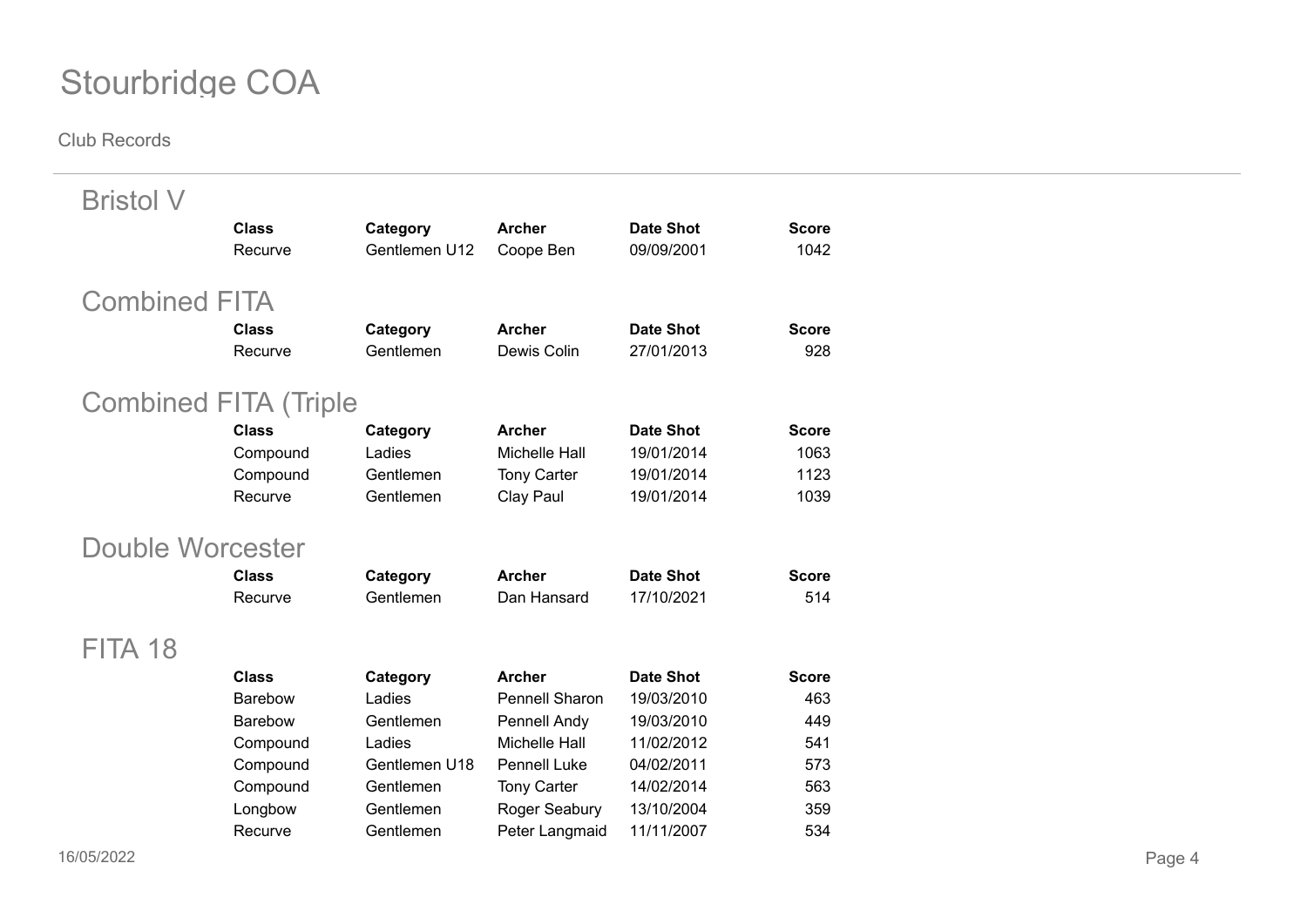#### **Club Records**

| <b>Class</b>   | Category              | <b>Archer</b>       | <b>Date Shot</b> | <b>Score</b> |
|----------------|-----------------------|---------------------|------------------|--------------|
| Compound       | Ladies                | Michelle Hall       | 10/11/2013       | 535          |
| Compound       | Gentlemen             | <b>Tony Carter</b>  | 02/03/2014       | 562          |
| Recurve        | Gentlemen             | Clay Paul           | 13/12/2013       | 520          |
|                |                       |                     |                  |              |
| <b>Class</b>   | Category              | <b>Archer</b>       | <b>Date Shot</b> | <b>Score</b> |
| <b>Barebow</b> | Gentlemen             | Pennell Andy        | 03/01/2010       | 448          |
| Compound       | Ladies                | Michelle Hall       | 08/01/2012       | 532          |
| Compound       | Gentlemen U18         | <b>Pennell Luke</b> | 09/01/2011       | 557          |
| Compound       | Gentlemen U16         | <b>Pennell Luke</b> | 03/01/2010       | 535          |
| Compound       | Gentlemen             | <b>Tony Carter</b>  | 06/01/2012       | 559          |
| Longbow        | Gentlemen             | Raybould Keith      | 07/01/2011       | 378          |
| Recurve        | Ladies                | Jo Horner           | 02/01/2005       | 503          |
| Recurve        | Gentlemen U18         | <b>Cutler Luke</b>  | 06/01/2012       | 248          |
| Recurve        | Gentlemen U14         | Jewkes Zach         | 13/01/2013       | 322          |
| Recurve        | Gentlemen U12         | Johnson James       | 10/01/2014       | 370          |
| Recurve        | Gentlemen             | Clay Paul           | 10/01/2014       | 539          |
|                | FITA 18 (Triple Face) |                     |                  |              |

## FITA 25 (Triple Face)

| Class    | Category  | Archer             | Date Shot  | <b>Score</b> |
|----------|-----------|--------------------|------------|--------------|
| Compound | Ladies    | Michelle Hall      | 13/01/2013 | 526          |
| Compound | Gentlemen | <b>Tony Carter</b> | 10/01/2014 | 565          |

## FITA 50m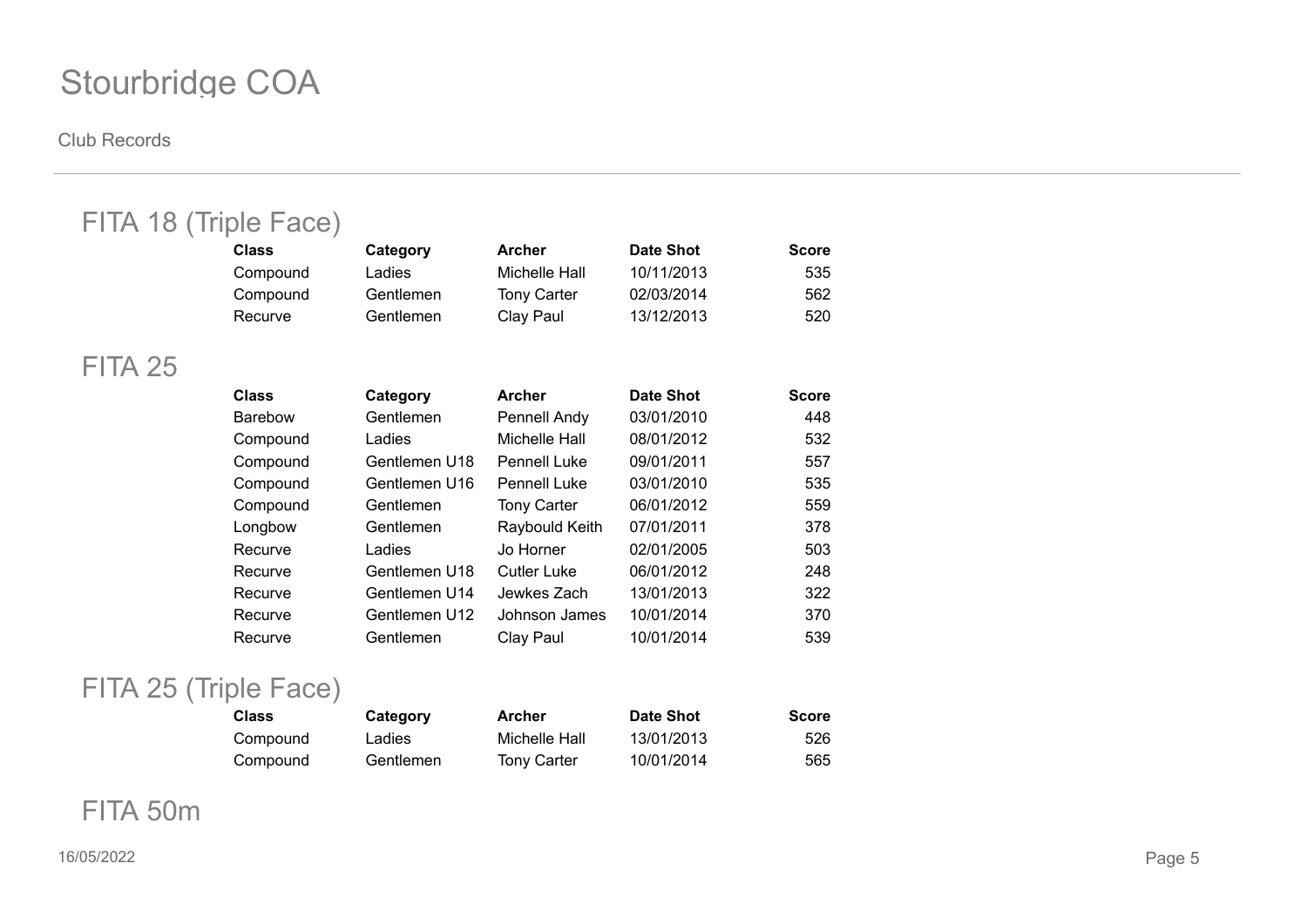|                 | <b>Class</b><br>Compound | Category<br>Ladies | <b>Archer</b><br>Michelle Hall | <b>Date Shot</b><br>05/10/2013 | <b>Score</b><br>623 |
|-----------------|--------------------------|--------------------|--------------------------------|--------------------------------|---------------------|
|                 | Compound                 | Gentlemen          | Freeman Clive                  | 26/07/2013                     | 477                 |
|                 |                          |                    |                                |                                |                     |
| FITA 60m        |                          |                    |                                |                                |                     |
|                 | <b>Class</b>             | Category           | <b>Archer</b>                  | <b>Date Shot</b>               | <b>Score</b>        |
|                 | Compound                 | Ladies             | Michelle Hall                  | 08/10/2013                     | 622                 |
|                 | Compound                 | Gentlemen          | <b>Tony Carter</b>             | 08/10/2013                     | 681                 |
|                 | Longbow                  | Gentlemen          | Raybould Keith                 | 01/10/2013                     | 245                 |
|                 | Recurve                  | Gentlemen          | Roger Hanson                   | 01/10/2013                     | 554                 |
| FITA 70m        |                          |                    |                                |                                |                     |
|                 |                          |                    |                                |                                |                     |
|                 | <b>Class</b>             | Category           | <b>Archer</b>                  | <b>Date Shot</b>               | <b>Score</b>        |
|                 | Barebow                  | Ladies             | <b>Pennell Sharon</b>          | 08/05/2011                     | 385                 |
|                 | Barebow                  | Gentlemen          | Pennell Andy                   | 26/05/2009                     | 419                 |
|                 | Compound                 | Ladies             | Michelle Hall                  | 13/04/2012                     | 626                 |
|                 | Compound                 | Gentlemen U16      | Pennell Luke                   | 17/04/2010                     | 668                 |
|                 | Compound                 | Gentlemen          | <b>Tony Carter</b>             | 15/06/2014                     | 679                 |
|                 | Longbow                  | Gentlemen          | Raybould Keith                 | 07/10/2011                     | 280                 |
|                 | Recurve                  | Gentlemen          | Roger Hanson                   | 14/11/2010                     | 548                 |
| <b>FITA 900</b> |                          |                    |                                |                                |                     |
|                 | <b>Class</b>             | Category           | <b>Archer</b>                  | <b>Date Shot</b>               | <b>Score</b>        |
|                 | Compound                 | Ladies             | Michelle Hall                  | 15/05/2011                     | 750                 |
|                 | Compound                 | Gentlemen          | <b>Bob Hanson</b>              | 18/07/2008                     | 796                 |
|                 | Longbow                  | Ladies             | Smith Alyson                   | 13/05/2012                     | 237                 |
|                 | Longbow                  | Gentlemen          | Raybould Keith                 | 06/05/2011                     | 424                 |
|                 | Recurve                  | Ladies             | Jo Horner                      | 25/04/2004                     | 672                 |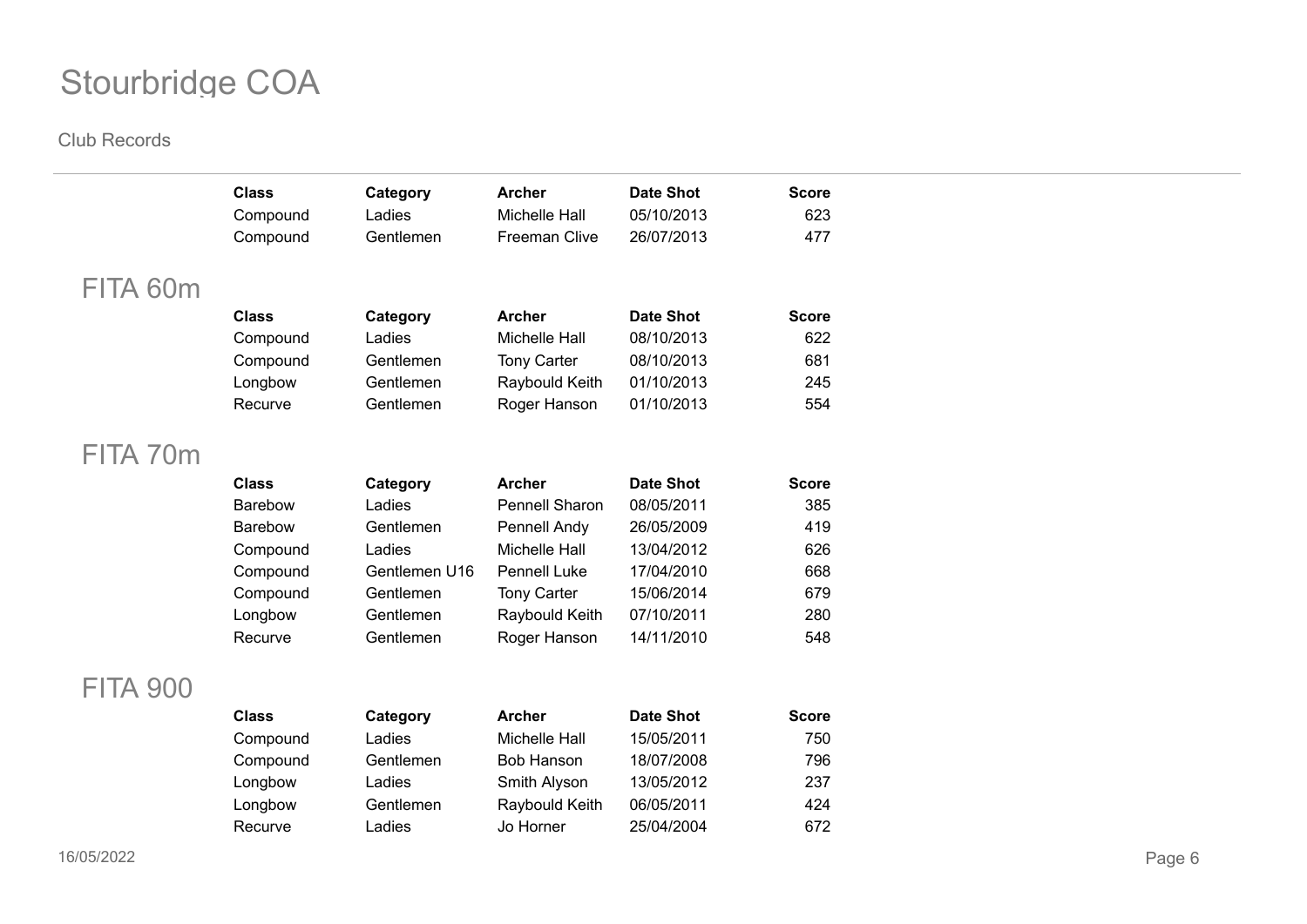|                    | Recurve             | Gentlemen     | Peter Langmaid       | 15/05/2005       | 752          |
|--------------------|---------------------|---------------|----------------------|------------------|--------------|
| <b>FITA Gents</b>  |                     |               |                      |                  |              |
|                    | <b>Class</b>        | Category      | <b>Archer</b>        | <b>Date Shot</b> | <b>Score</b> |
|                    | <b>Barebow</b>      | Ladies U18    | Pennell Andy         | 25/05/2009       | 756          |
|                    | <b>Barebow</b>      | Gentlemen     | Raybould Keith       | 05/07/2009       | 514          |
|                    | Compound            | Gentlemen U18 | <b>Pennell Luke</b>  | 21/08/2012       | 1315         |
|                    | Compound            | Gentlemen     | Pennell Luke         | 07/09/2013       | 1326         |
|                    | Longbow             | Gentlemen     | Raybould Keith       | 09/10/2011       | 582          |
|                    | Recurve             | Gentlemen     | Peter Langmaid       | 01/07/2007       | 939          |
| <b>FITA Ladies</b> |                     |               |                      |                  |              |
|                    | <b>Class</b>        | Category      | <b>Archer</b>        | <b>Date Shot</b> | <b>Score</b> |
|                    | Compound            | Ladies        | Michelle Hall        | 29/06/2014       | 1245         |
|                    | Compound            | Gentlemen U16 | Pennell Luke         | 08/05/2010       | 1345         |
|                    | Compound            | Gentlemen     | <b>Tony Carter</b>   | 16/10/2011       | 1324         |
|                    | Recurve             | Ladies        | Jo Horner            | 01/07/2007       | 1045         |
| Frostbite          |                     |               |                      |                  |              |
|                    | <b>Class</b>        | Category      | <b>Archer</b>        | <b>Date Shot</b> | <b>Score</b> |
|                    | American<br>Flatbow | Gentlemen     | <b>Scott Fellows</b> | 24/08/2021       | 196          |
|                    | <b>Barebow</b>      | Gentlemen U14 | Johnson James        | 15/02/2015       | 264          |
|                    | <b>Barebow</b>      | Gentlemen     | Raybould Keith       | 14/12/2014       | 265          |
|                    | Compound            | Ladies U18    | <b>Rachel Turner</b> | 04/11/2018       | 236          |
|                    | Compound            | Ladies U18    | <b>Rachel Turner</b> | 16/12/2018       | 289          |
|                    | Compound            | Ladies U16    | <b>Rachel Turner</b> | 05/11/2017       | 290          |
|                    | Compound            | Ladies U16    | <b>Rachel Turner</b> | 07/01/2018       | 293          |
|                    |                     |               |                      |                  |              |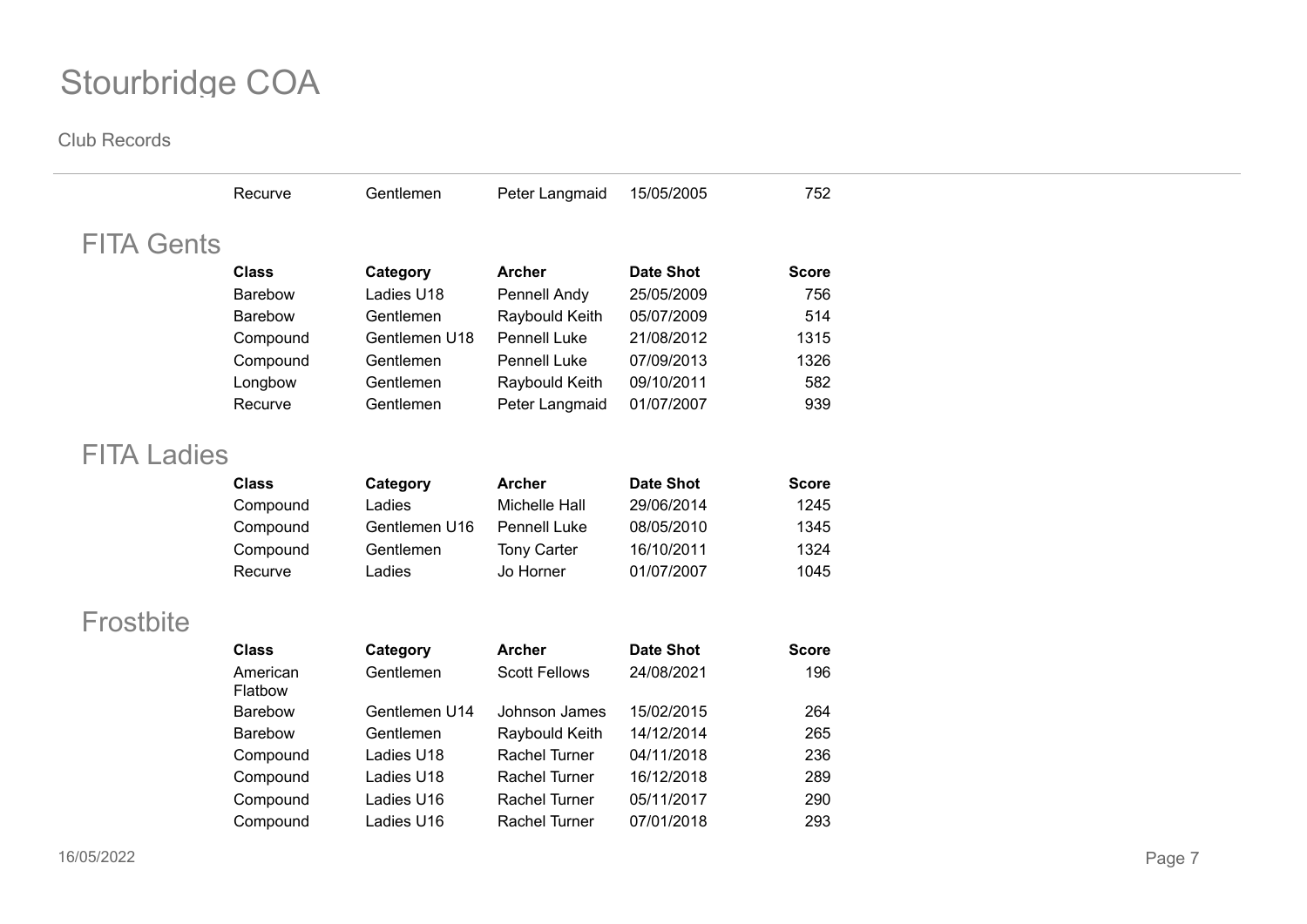#### **Club Records**

|             | Compound | Ladies        | Michelle Hall         | 08/03/2015 | 341 |
|-------------|----------|---------------|-----------------------|------------|-----|
|             | Compound | Gentlemen     | <b>Tony Carter</b>    | 15/02/2015 | 357 |
| Open Record | Longbow  | Ladies        | Pattie<br>Vukomanovic | 19/12/2021 | 81  |
|             | Longbow  | Gentlemen U18 | Barrass Joshua        | 19/02/2017 | 149 |
|             | Longbow  | Gentlemen U14 | Wooldridge Joe        | 18/12/2016 | 146 |
|             | Longbow  | Gentlemen     | Raybould Keith        | 05/02/2012 | 266 |
|             | Recurve  | Ladies U18    | Wakefield Emma        | 09/03/2014 | 174 |
|             | Recurve  | Ladies U16    | Rachel Turner         | 13/03/2016 | 256 |
|             | Recurve  | Ladies U14    | Rachel Turner         | 04/01/2015 | 232 |
|             | Recurve  | Ladies        | <b>Archer Elaine</b>  | 04/02/2018 | 279 |
|             | Recurve  | Gentlemen U18 | Barrass Joshua        | 06/11/2016 | 119 |
|             | Recurve  | Gentlemen U16 | Jewkes Zach           | 03/11/2013 | 202 |
|             | Recurve  | Gentlemen U14 | Jewkes Zach           | 10/03/2013 | 224 |
|             | Recurve  | Gentlemen U12 | Johnson James         | 10/11/2013 | 251 |
|             | Recurve  | Gentlemen     | <b>Terry Foley</b>    | 27/11/2016 | 329 |

### Half FITA Gents

| <b>Class</b> | Category  | <b>Archer</b>      | <b>Date Shot</b> | <b>Score</b> |
|--------------|-----------|--------------------|------------------|--------------|
| Compound     | Ladies    | Hanson Marg        | 28/08/2005       | 420          |
| Compound     | Gentlemen | <b>Tony Carter</b> | 02/08/2019       | 637          |
| Recurve      | Ladies    | Jo Horner 1        | 10/09/1996       | 455          |
| Recurve      | Gentlemen | Clay Paul          | 26/08/2014       | 543          |

### Half FITA Ladies

| <b>Class</b> | Category  | Archer        | <b>Date Shot</b> | <b>Score</b> |
|--------------|-----------|---------------|------------------|--------------|
| Compound     | Ladies    | Michelle Hall | 27/03/2011       | 593          |
| Compound     | Gentlemen | Freeman Clive | 15/07/2011       | 540          |
| Recurve      | Ladies    | Jo Horner     | 24/06/2008       | 528          |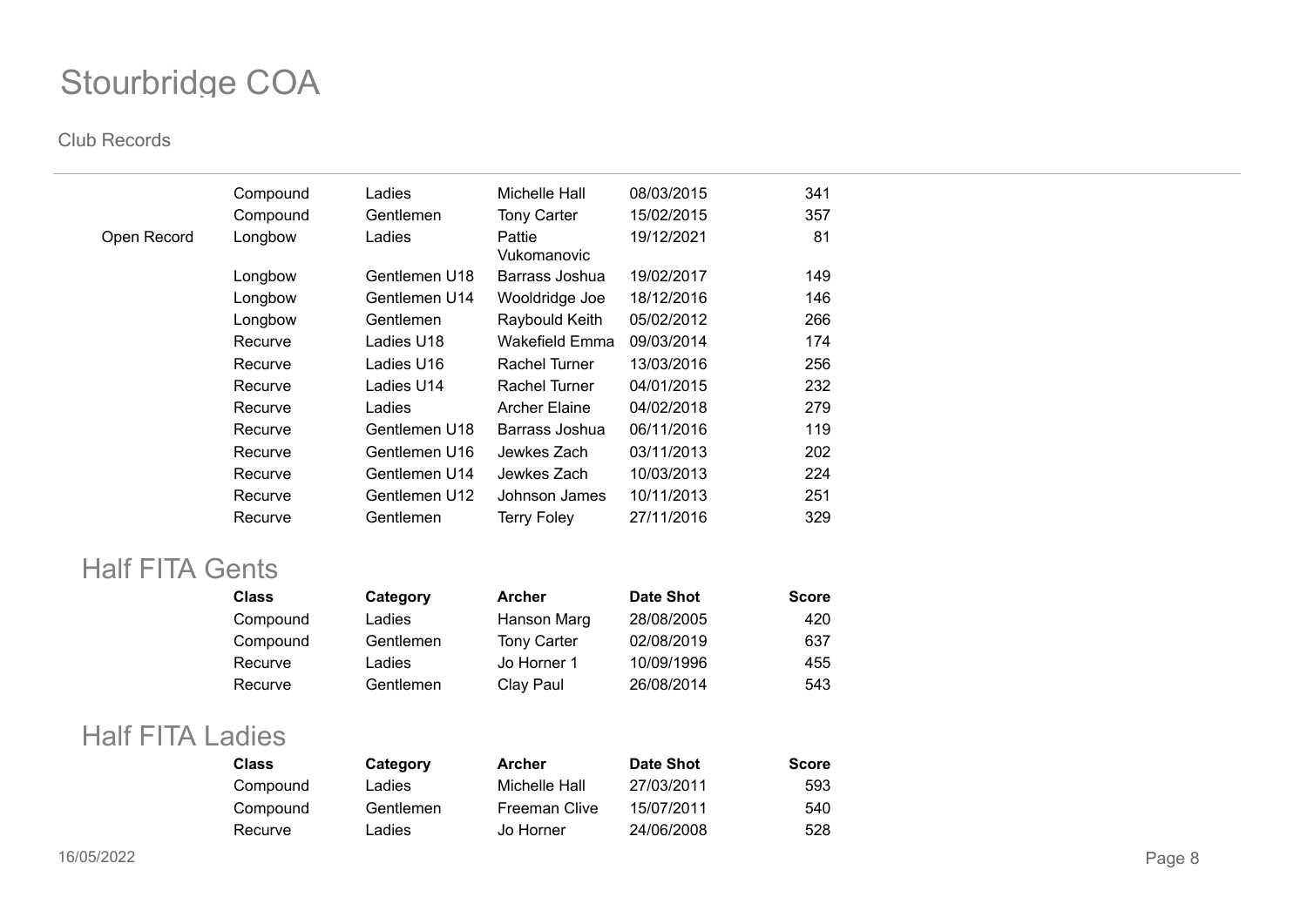|                        | Recurve             | Gentlemen     | John Houghton        | 18/09/1998       | 564          |  |
|------------------------|---------------------|---------------|----------------------|------------------|--------------|--|
| <b>Half Metric II</b>  |                     |               |                      |                  |              |  |
|                        | <b>Class</b>        | Category      | <b>Archer</b>        | <b>Date Shot</b> | <b>Score</b> |  |
|                        | Compound            | Gentlemen     | <b>Freeman Clive</b> | 04/07/2008       | 573          |  |
|                        | Recurve             | Gentlemen     | Graham Bob           | 04/07/2008       | 428          |  |
| <b>Half Metric III</b> |                     |               |                      |                  |              |  |
|                        | <b>Class</b>        | Category      | <b>Archer</b>        | <b>Date Shot</b> | <b>Score</b> |  |
|                        | Recurve             | Gentlemen U16 | <b>Cutler Luke</b>   | 19/07/2011       | 82           |  |
| <b>Hereford</b>        |                     |               |                      |                  |              |  |
|                        | <b>Class</b>        | Category      | <b>Archer</b>        | <b>Date Shot</b> | <b>Score</b> |  |
|                        | American<br>Flatbow | Gentlemen     | <b>Scott Fellows</b> | 08/05/2016       | 473          |  |
|                        | Barebow             | Gentlemen     | Dave<br>Vukomanovic  | 11/07/2021       | 735          |  |
|                        | Compound            | Ladies        | Lammas Louise        | 10/05/2005       | 1194         |  |
|                        | Compound            | Gentlemen     | <b>Tony Carter</b>   | 02/07/2021       | 1270         |  |
|                        | Longbow             | Ladies        | Smith Alyson         | 01/07/2012       | 209          |  |
|                        | Longbow             | Gentlemen     | Roger Seabury 1      | 28/04/1997       | 751          |  |
|                        | Recurve             | Ladies        | Margaret<br>Hanson   | 26/04/1987       | 1028         |  |
|                        | Recurve             | Gentlemen U14 | Michael Wilson       | 14/06/1998       | 749          |  |
|                        | Recurve             | Gentlemen     | Owen Beard           | 28/09/1986       | 1128         |  |
| <b>Junior National</b> |                     |               |                      |                  |              |  |
|                        | <b>Class</b>        | Category      | <b>Archer</b>        | <b>Date Shot</b> | <b>Score</b> |  |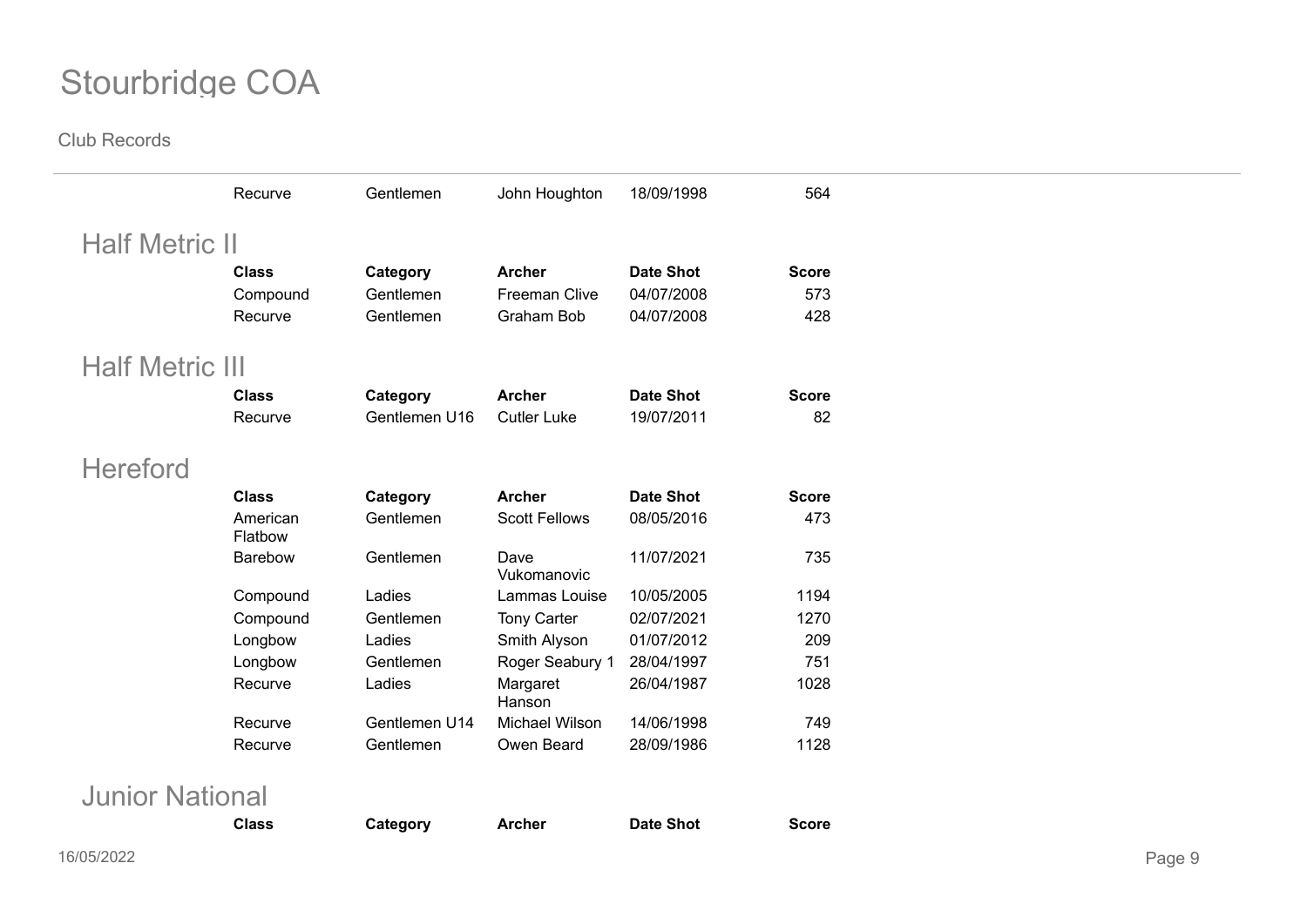#### **Club Records**

| <b>Barebow</b> | Ladies        | Julia Tromans        | 13/05/2016 | 301 |
|----------------|---------------|----------------------|------------|-----|
| <b>Barebow</b> | Gentlemen U14 | Wooldridge Joe       | 03/07/2016 | 324 |
| <b>Barebow</b> | Gentlemen U12 | Johnson James        | 03/06/2014 | 502 |
| Compound       | Ladies U16    | <b>Rachel Turner</b> | 20/08/2017 | 584 |
| Compound       | Ladies        | Hanson Marg          | 26/08/2007 | 554 |
| Compound       | Gentlemen U14 | <b>Pennell Luke</b>  | 13/05/2007 | 594 |
| Compound       | Gentlemen U12 | <b>Pennell Luke</b>  | 10/04/2007 | 542 |
| Compound       | Gentlemen     | Alan Brown           | 26/08/2007 | 602 |
| Longbow        | Gentlemen U18 | Cutler Luke          | 18/08/2013 | 135 |
| Recurve        | Ladies U18    | Charlotte James      | 04/08/2017 | 483 |
| Recurve        | Ladies U16    | Rachel Turner        | 03/07/2016 | 590 |
| Recurve        | Ladies U14    | Rachel Turner        | 17/05/2015 | 481 |
| Recurve        | Ladies        | Jo Horner            | 26/08/2007 | 584 |
| Recurve        | Gentlemen U16 | Cutler Luke          | 26/02/2012 | 314 |
| Recurve        | Gentlemen U14 | Michael Wilson       | 26/10/1997 | 561 |
| Recurve        | Gentlemen U12 | Michael Wilson       | 20/08/1996 | 526 |
| Recurve        | Gentlemen     | Steve Knight         | 25/08/2007 | 598 |

## Junior Warwick

| <b>Class</b>        | Category      | <b>Archer</b>        | <b>Date Shot</b> | <b>Score</b> |
|---------------------|---------------|----------------------|------------------|--------------|
| American<br>Flatbow | Gentlemen     | <b>Scott Fellows</b> | 01/07/2017       | 294          |
| <b>Barebow</b>      | Ladies        | Julia Tromans        | 01/01/2016       | 205          |
| <b>Barebow</b>      | Gentlemen U16 | Euan McSporran       | 29/07/2020       | 324          |
| <b>Barebow</b>      | Gentlemen U16 | Euan McSporran       | 05/09/2020       | 348          |
| <b>Barebow</b>      | Gentlemen U14 | Johnson James        | 19/04/2015       | 374          |
| <b>Barebow</b>      | Gentlemen U12 | Wooldridge Joe       | 07/06/2015       | 288          |
| <b>Barebow</b>      | Gentlemen     | Peter North          | 25/09/2015       | 290          |
| Compound            | Ladies U16    | <b>Rachel Turner</b> | 17/09/2017       | 406          |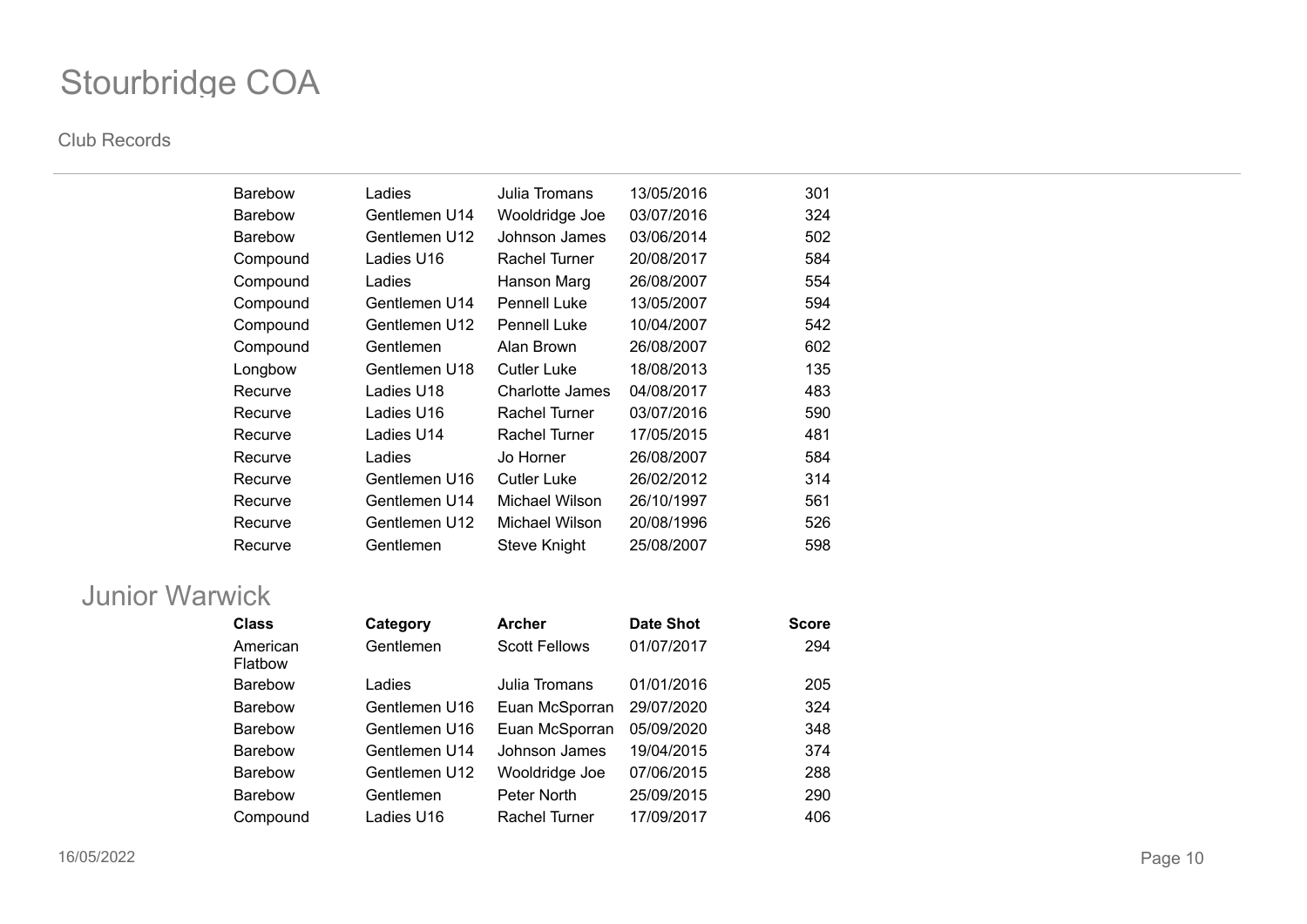#### **Club Records**

| Compound | Ladies        | Margaret<br>Hanson     | 01/08/2004 | 392 |
|----------|---------------|------------------------|------------|-----|
| Compound | Gentlemen     | <b>Read Gareth</b>     | 21/08/2007 | 196 |
| Longbow  | Ladies        | Jo Horner              | 14/09/2008 | 218 |
| Longbow  | Gentlemen U14 | Wooldridge Joe         | 18/09/2016 | 182 |
| Longbow  | Gentlemen     | Raybould Keith         | 13/09/2009 | 251 |
| Recurve  | Ladies U16    | Rachel Turner          | 26/04/2016 | 386 |
| Recurve  | Ladies U14    | Rachel Turner          | 21/09/2014 | 309 |
| Recurve  | Ladies        | Margaret<br>Hanson     | 27/07/2004 | 398 |
| Recurve  | Gentlemen U18 | <b>Dingley Matthew</b> | 31/07/2016 | 252 |
| Recurve  | Gentlemen U16 | Dingley Matthew        | 03/05/2016 | 291 |
| Recurve  | Gentlemen U14 | Ingram Matthew         | 06/09/2005 | 376 |
| Recurve  | Gentlemen U12 | Woodhouse Tom          | 12/09/2010 | 298 |
| Recurve  | Gentlemen     | Falaschi<br>Spencer    | 12/09/2010 | 352 |

### Junior Western

| <b>Class</b>        | Category      | <b>Archer</b>        | Date Shot  | <b>Score</b> |
|---------------------|---------------|----------------------|------------|--------------|
| American<br>Flatbow | Ladies U16    | <b>Rachel Turner</b> | 25/09/2016 | 105          |
| American<br>Flatbow | Ladies U14    | Rachel Turner        | 27/09/2015 | 232          |
| American<br>Flatbow | Gentlemen     | <b>Scott Fellows</b> | 01/09/2017 | 567          |
| <b>Barebow</b>      | Gentlemen U16 | Dingley Matthew      | 27/09/2015 | 158          |
| <b>Barebow</b>      | Gentlemen U14 | Wooldridge Joe       | 04/09/2016 | 547          |
| <b>Barebow</b>      | Gentlemen U12 | Wooldridge Joe       | 03/04/2015 | 468          |
| Compound            | Ladies U16    | Rachel Turner        | 03/09/2017 | 768          |
| Longbow             | Gentlemen U18 | <b>Cutler Luke</b>   | 20/08/2013 | 151          |
| Longbow             | Gentlemen U14 | Wooldridge Joe       | 27/09/2015 | 336          |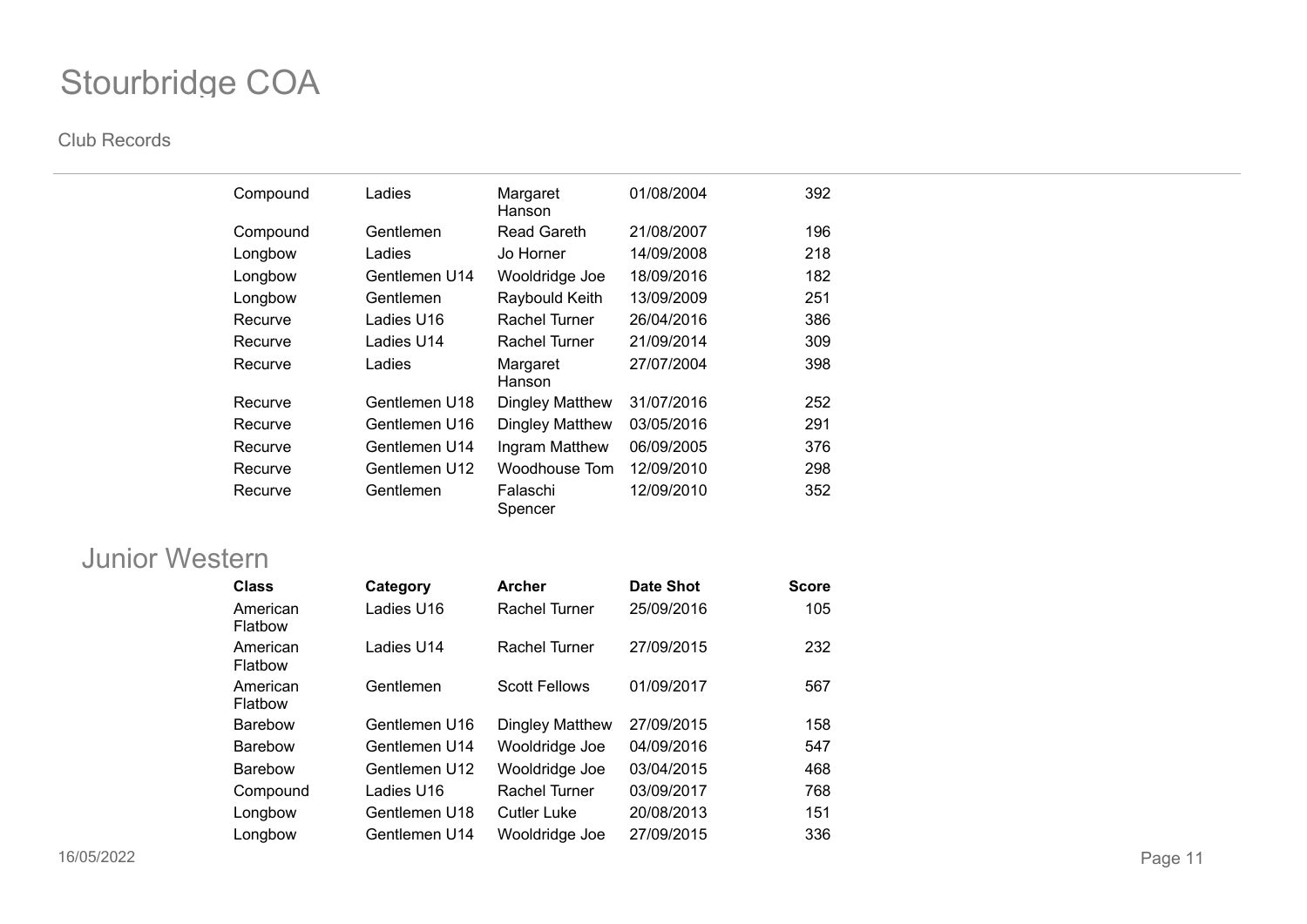#### **Club Records**

| Recurve | Ladies U18    | Schlanker<br>Megan    | 09/06/2013 | 380 |
|---------|---------------|-----------------------|------------|-----|
| Recurve | Ladies U16    | <b>Rachel Turner</b>  | 18/06/2016 | 790 |
| Recurve | Ladies U14    | Rachel Turner         | 06/09/2015 | 509 |
| Recurve | Ladies        | Clarke Jane           | 07/07/2017 | 597 |
| Recurve | Gentlemen U16 | <b>Burgess Martin</b> | 03/09/2006 | 503 |
| Recurve | Gentlemen U14 | Jewkes Zach           | 28/05/2013 | 697 |
| Recurve | Gentlemen U12 | Michael Wilson        | 08/09/1996 | 676 |
| Recurve | Gentlemen     | Falaschi<br>Spencer   | 03/09/2010 | 704 |

## Junior Windsor

| <b>Class</b>   | Category      | <b>Archer</b>         | <b>Date Shot</b> | <b>Score</b> |
|----------------|---------------|-----------------------|------------------|--------------|
| <b>Barebow</b> | Gentlemen U14 | Wooldridge Joe        | 09/08/2015       | 711          |
| <b>Barebow</b> | Gentlemen U12 | Johnson James         | 25/05/2014       | 826          |
| Longbow        | Gentlemen U18 | Robert Bird           | 29/08/1999       | 710          |
| Recurve        | Ladies U16    | Rachel Turner         | 14/08/2016       | 884          |
| Recurve        | Ladies U14    | Rachel Turner         | 10/08/2014       | 622          |
| Recurve        | Ladies        | <b>Hansard Maxine</b> | 28/10/2018       | 684          |
| Recurve        | Gentlemen U16 | Tim Parr              | 08/08/1993       | 906          |
| Recurve        | Gentlemen U14 | Jewkes Zach           | 11/08/2013       | 812          |
| Recurve        | Gentlemen U12 | Michael Wilson        | 18/08/1996       | 771          |

## Long Metric

| <b>Class</b> | Category  | <b>Archer</b>      | <b>Date Shot</b> | <b>Score</b> |
|--------------|-----------|--------------------|------------------|--------------|
| Compound     | Ladies    | Margaret<br>Hanson | 23/05/2010       | 479          |
| Compound     | Gentlemen | <b>Tony Carter</b> | 27/03/2012       | 623          |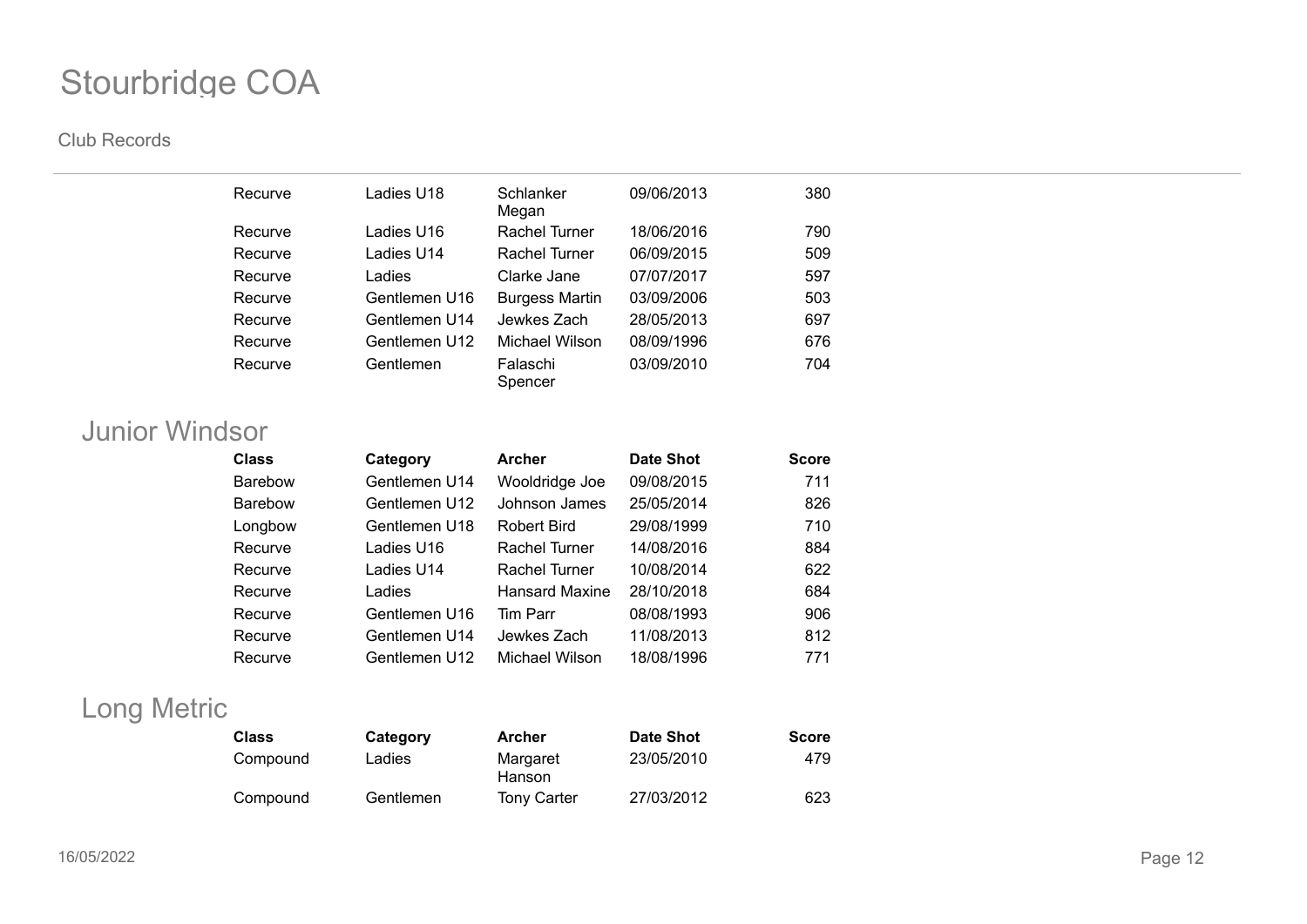#### **Club Records**

| <b>Long Metric Gents</b> |               |                    |            |              |
|--------------------------|---------------|--------------------|------------|--------------|
| <b>Class</b>             | Category      | <b>Archer</b>      | Date Shot  | <b>Score</b> |
| <b>Barebow</b>           | Ladies U18    | Pennell Andy       | 22/05/2009 | 340          |
| <b>Barebow</b>           | Gentlemen     | Pennell Andy       | 22/05/2009 | 340          |
| Compound                 | Ladies        | Michelle Hall      | 02/04/2013 | 520          |
| Compound                 | Gentlemen U18 | Pennell Luke       | 26/08/2012 | 648          |
| Compound                 | Gentlemen     | <b>Tony Carter</b> | 17/07/2021 | 657          |
| Longbow                  | Gentlemen     | Johnson Dave       | 19/07/2011 | 262          |
| Recurve                  | Ladies        | Margaret<br>Hanson | 22/07/1990 | 444          |
| Recurve                  | Gentlemen     | Owen Beard         | 12/06/1990 | 593          |

## Long Metric I

| <b>Class</b> | Category      | <b>Archer</b>       | <b>Date Shot</b> | <b>Score</b> |
|--------------|---------------|---------------------|------------------|--------------|
| Compound     | Ladies        | Michelle Hall       | 04/07/2016       | 604          |
| Compound     | Gentlemen U16 | <b>Pennell Luke</b> | 26/04/2009       | 591          |
| Compound     | Gentlemen U14 | <b>Pennell Luke</b> | 31/12/2008       | 612          |
| Compound     | Gentlemen     | <b>Tony Carter</b>  | 04/07/2016       | 661          |

## Long Metric II

| <b>Class</b>   | Category      | <b>Archer</b>         | <b>Date Shot</b> | <b>Score</b> |
|----------------|---------------|-----------------------|------------------|--------------|
| <b>Barebow</b> | Ladies        | <b>Pennell Sharon</b> | 22/08/2010       | 480          |
| <b>Barebow</b> | Gentlemen     | Pennell Andy          | 22/03/2009       | 465          |
| Compound       | Ladies        | Hanson Marg           | 22/08/2010       | 546          |
| Compound       | Gentlemen U16 | <b>Pennell Luke</b>   | 26/04/2009       | 591          |
| Compound       | Gentlemen U14 | <b>Pennell Luke</b>   | 12/04/2009       | 612          |
| Compound       | Gentlemen     | <b>Freeman Clive</b>  | 09/07/2002       | 637          |
| Longbow        | Gentlemen     | <b>Turley Bruce</b>   | 04/06/2002       | 99           |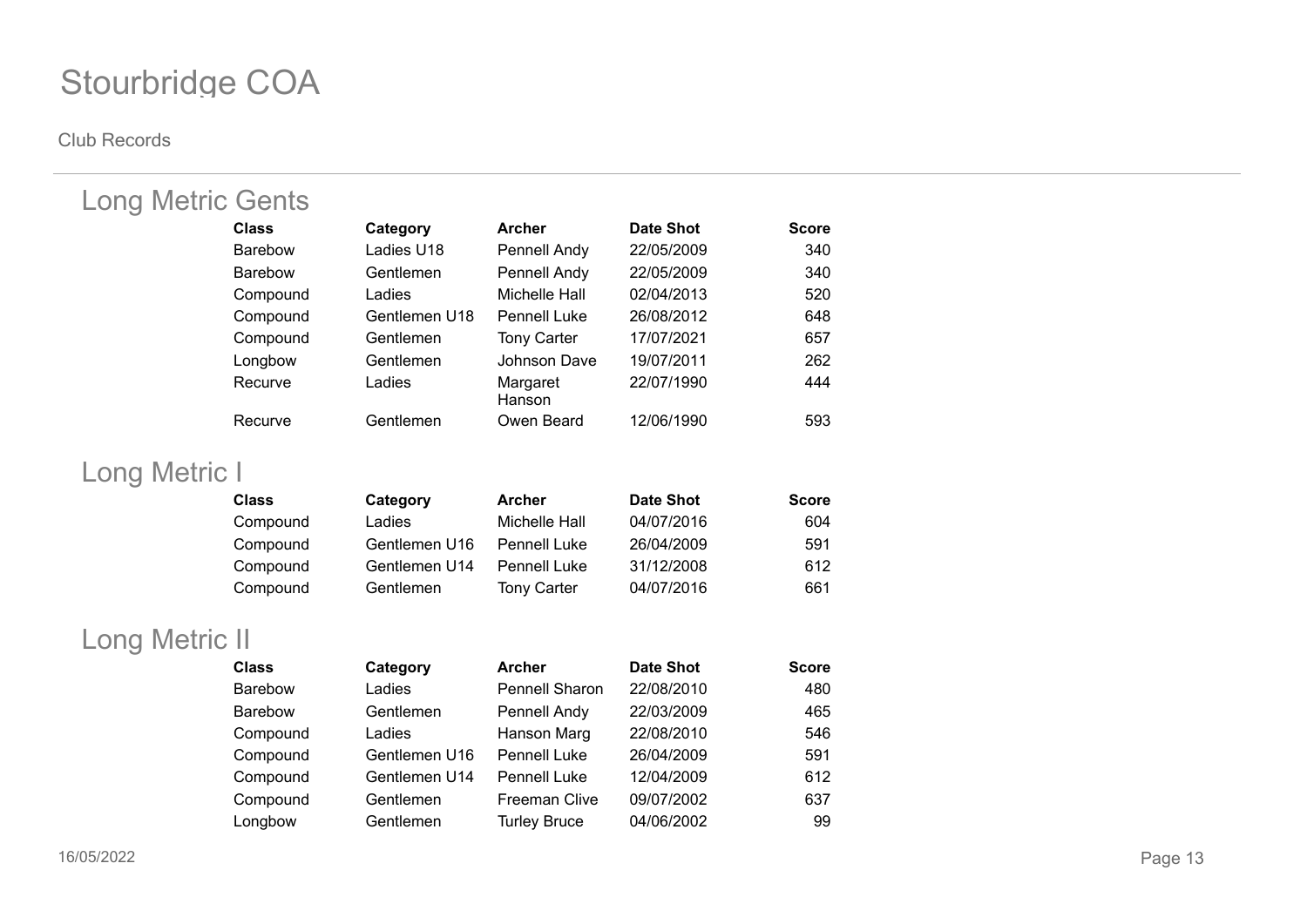|                       | Recurve                            | Ladies                | Smith Alyson         | 22/08/2010       | 439          |
|-----------------------|------------------------------------|-----------------------|----------------------|------------------|--------------|
|                       | Recurve                            | Gentlemen U16         | Tim Parr             | 17/10/1993       | 478          |
|                       | Recurve                            | Gentlemen             | Roger Hanson         | 02/11/2010       | 545          |
| Long Metric III       |                                    |                       |                      |                  |              |
|                       | <b>Class</b>                       | Category              | <b>Archer</b>        | <b>Date Shot</b> | <b>Score</b> |
|                       | Barebow                            | Ladies                | Pennell Sharon       | 15/03/2009       | 526          |
|                       | <b>Barebow</b>                     | Gentlemen             | Pennell Andy         | 15/03/2009       | 561          |
|                       | Compound                           | Gentlemen U16         | <b>Pennell Luke</b>  | 22/08/2010       | 696          |
|                       | Compound                           | Gentlemen U14         | Pennell Luke         | 15/03/2009       | 623          |
|                       | Compound                           | Gentlemen             | <b>Freeman Clive</b> | 28/06/2002       | 641          |
|                       | Longbow                            | Ladies                | Smith Alyson         | 27/05/2012       | 331          |
|                       | Longbow                            | Gentlemen             | <b>Bob Cole</b>      | 29/06/2002       | 450          |
|                       | Recurve                            | Ladies U16            | Katie Haden          | 03/07/1994       | 1140         |
|                       |                                    |                       |                      |                  |              |
|                       | Recurve                            | Gentlemen U14         | Jody Myers           | 07/06/1992       | 685          |
|                       |                                    |                       |                      |                  |              |
| <b>Long Metric IV</b> |                                    |                       |                      |                  |              |
|                       | <b>Class</b>                       | Category              | <b>Archer</b>        | <b>Date Shot</b> | <b>Score</b> |
|                       | Recurve                            | Ladies U14            | <b>Rachel Turner</b> | 12/04/2015       | 510          |
|                       | Recurve                            | Ladies                | Attwood I            | 04/08/2002       | 490          |
|                       |                                    |                       |                      |                  |              |
|                       | Long Metric Ladies<br><b>Class</b> |                       | <b>Archer</b>        | <b>Date Shot</b> | <b>Score</b> |
|                       | Barebow                            | Category<br>Gentlemen | Pennell Andy         | 22/08/2010       | 500          |
|                       | Compound                           | Ladies                | Michelle Hall        | 20/07/2012       | 636          |
|                       | Compound                           | Gentlemen             | <b>Tony Carter</b>   | 22/08/2010       | 644          |
|                       | Longbow                            | Ladies                | Smith Alyson         | 08/07/2012       | 110          |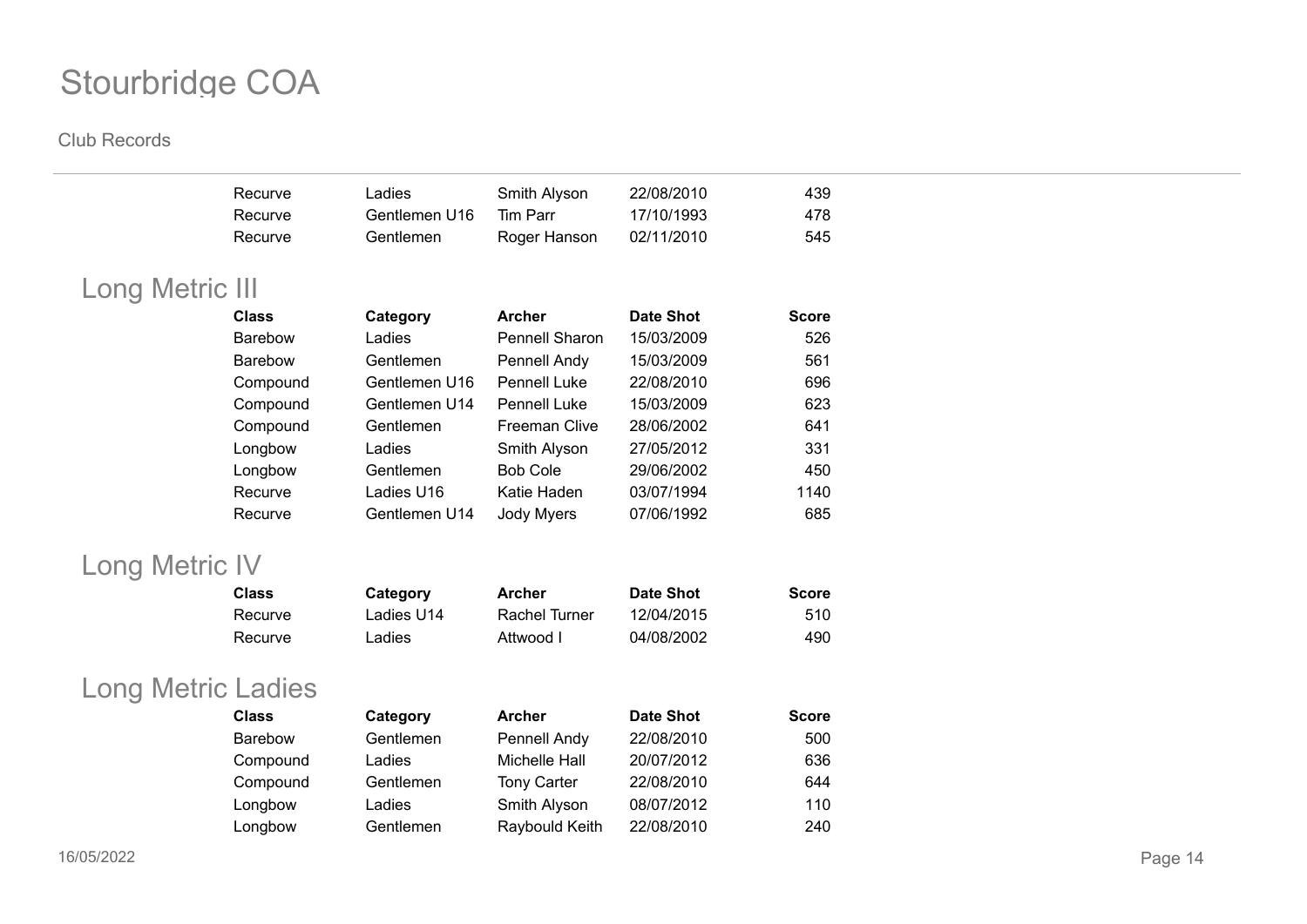**Club Records**

|                      | Recurve<br>Recurve | Ladies U16<br>Ladies | Katie Haden<br>Jo Horner 1 | 30/07/1994<br>20/08/2000 | 439<br>563   |
|----------------------|--------------------|----------------------|----------------------------|--------------------------|--------------|
|                      | Recurve            | Gentlemen            | Roger Hanson               | 24/10/2010               | 550          |
| <b>Long National</b> |                    |                      |                            |                          |              |
|                      | <b>Class</b>       | Category             | <b>Archer</b>              | <b>Date Shot</b>         | <b>Score</b> |
|                      | <b>Barebow</b>     | Gentlemen            | Pennell Andy               | 26/06/2009               | 396          |
|                      | Compound           | Ladies               | <b>Wendy Turbill</b>       | 05/07/1994               | 576          |
|                      | Compound           | Gentlemen U16        | <b>Pennell Luke</b>        | 31/05/2009               | 568          |
|                      | Compound           | Gentlemen            | <b>Tony Carter</b>         | 27/07/2014               | 630          |
|                      | Longbow            | Ladies               | Jo Horner 1                | 16/03/1997               | 62           |
|                      | Longbow            | Gentlemen            | Roger Seabury 1            | 16/03/1997               | 379          |
|                      | Recurve            | Ladies U16           | Katie Haden                | 26/04/1994               | 361          |
|                      | Recurve            | Ladies               | Margaret<br>Hanson         | 28/08/1990               | 523          |
|                      | Recurve            | Gentlemen U14        | Michael Wilson             | 25/09/1998               | 394          |
|                      | Recurve            | Gentlemen            | <b>Reginald Paget</b>      | 19/09/2017               | 528          |

## Long Warwick

| <b>Class</b>   | Category      | <b>Archer</b>       | <b>Date Shot</b> | <b>Score</b> |
|----------------|---------------|---------------------|------------------|--------------|
| <b>Barebow</b> | Gentlemen     | Raybould Keith      | 22/09/2015       | 221          |
| Compound       | Ladies        | Michelle Hall       | 02/10/2015       | 400          |
| Compound       | Gentlemen     | <b>Tony Carter</b>  | 29/09/2013       | 422          |
| Longbow        | Gentlemen     | Roger Seabury 1     | 18/03/2001       | 261          |
| Recurve        | Ladies        | Jo Horner           | 03/07/2009       | 360          |
| Recurve        | Gentlemen U14 | Michael Wilson      | 15/09/1998       | 288          |
| Recurve        | Gentlemen     | <b>Clarke Peter</b> | 24/06/2003       | 384          |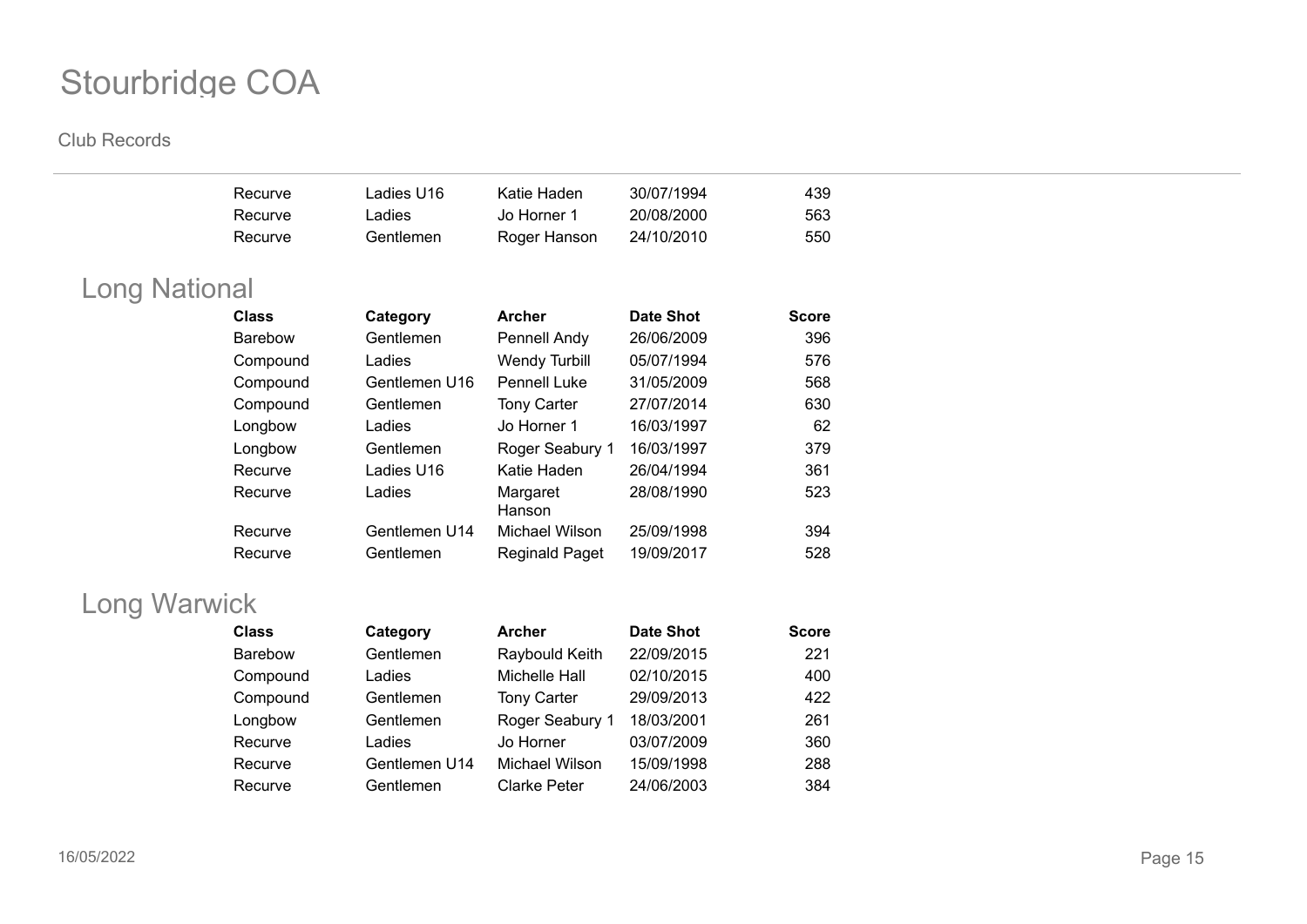| <b>Long Western</b> |                     |               |                      |                  |              |
|---------------------|---------------------|---------------|----------------------|------------------|--------------|
|                     | <b>Class</b>        | Category      | <b>Archer</b>        | <b>Date Shot</b> | <b>Score</b> |
|                     | American<br>Flatbow | Gentlemen     | <b>Scott Fellows</b> | 14/04/2017       | 139          |
|                     | <b>Barebow</b>      | Gentlemen     | Raybould Keith       | 11/01/2015       | 491          |
|                     | Compound            | Ladies        | <b>Michelle Hall</b> | 21/06/2013       | 787          |
|                     | Compound            | Gentlemen     | <b>Tony Carter</b>   | 25/06/2013       | 842          |
|                     | Longbow             | Ladies        | Smith Alyson         | 04/08/2012       | 175          |
|                     | Longbow             | Gentlemen U18 | Barrass Joshua       | 14/05/2017       | 72           |
|                     | Longbow             | Gentlemen     | Roger Seabury 1      | 30/03/1997       | 538          |
|                     | Recurve             | Ladies        | Margaret<br>Hanson   | 22/05/1987       | 688          |
|                     | Recurve             | Gentlemen U16 | Michael Wilson       | 30/07/1999       | 560          |
|                     | Recurve             | Gentlemen     | <b>Clarke Peter</b>  | 30/05/2003       | 748          |
| <b>Metric II</b>    |                     |               |                      |                  |              |
|                     | <b>Class</b>        | Category      | <b>Archer</b>        | <b>Date Shot</b> | <b>Score</b> |
|                     | Compound            | Gentlemen U16 | <b>Pennell Luke</b>  | 20/09/2009       | 1336         |
|                     | Compound            | Gentlemen     | Freeman Clive        | 14/08/2001       | 1261         |
| Metric III          |                     |               |                      |                  |              |
|                     | <b>Class</b>        | Category      | <b>Archer</b>        | <b>Date Shot</b> | <b>Score</b> |
|                     | Compound            | Gentlemen U14 | <b>Pennell Luke</b>  | 05/04/2009       | 1284         |
|                     | Recurve             | Ladies U16    | <b>Rachel Turner</b> | 19/04/2016       | 1111         |
| <b>Metric IV</b>    |                     |               |                      |                  |              |
|                     | <b>Class</b>        | Category      | <b>Archer</b>        | <b>Date Shot</b> | <b>Score</b> |
|                     | Recurve             | Ladies U14    | <b>Rachel Turner</b> | 19/09/2015       | 1172         |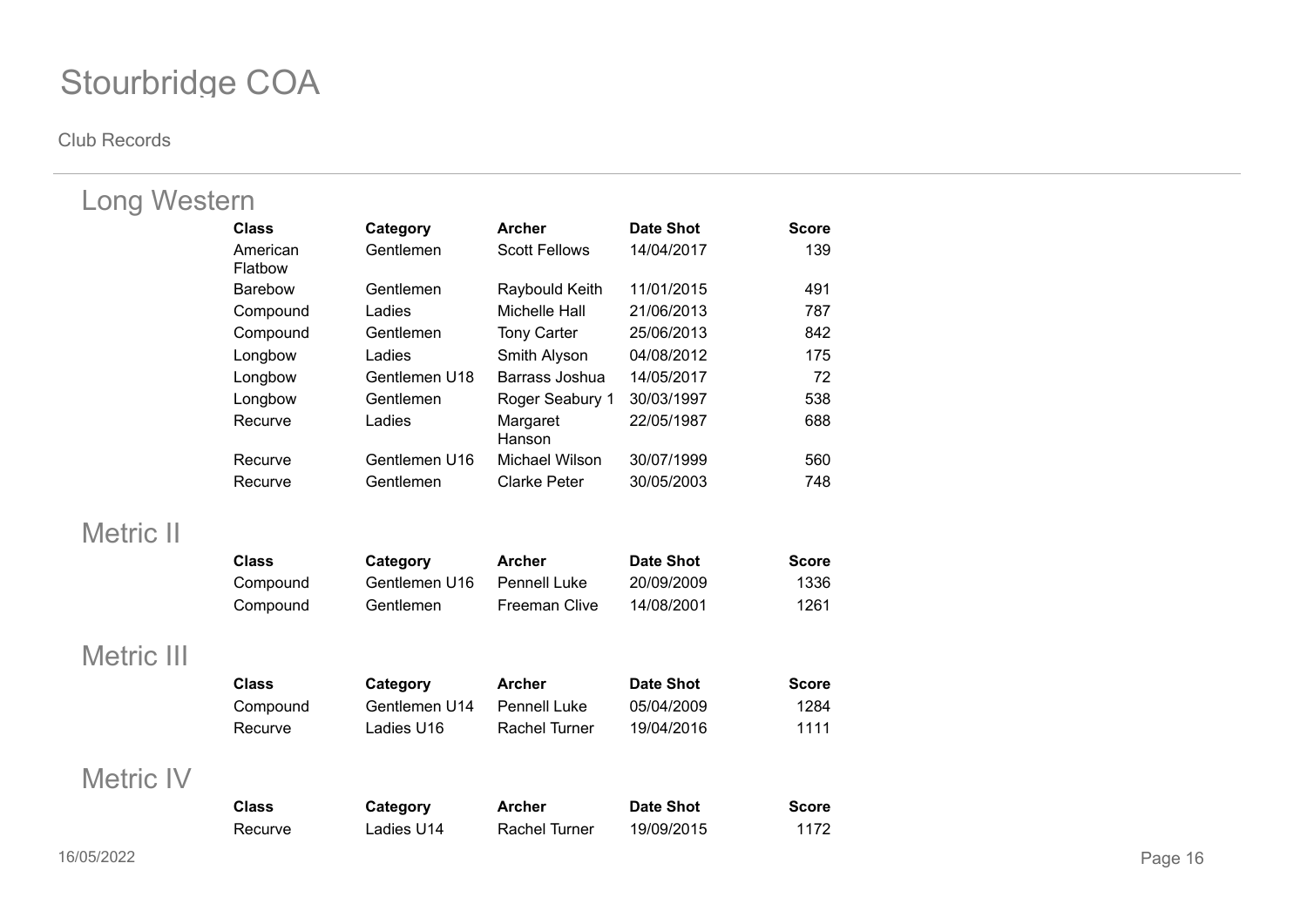**Club Records**

|                 | Recurve             | Gentlemen U12 | Macey Beddall         | 24/03/2019       | 923          |
|-----------------|---------------------|---------------|-----------------------|------------------|--------------|
| <b>National</b> |                     |               |                       |                  |              |
|                 | <b>Class</b>        | Category      | <b>Archer</b>         | <b>Date Shot</b> | <b>Score</b> |
|                 | American<br>Flatbow | Gentlemen     | <b>Scott Fellows</b>  | 26/09/2017       | 265          |
|                 | Barebow             | Ladies        | Pennell Sharon        | 16/05/2010       | 457          |
|                 | <b>Barebow</b>      | Gentlemen U14 | Wooldridge Joe        | 03/07/2016       | 324          |
|                 | Barebow             | Gentlemen     | Pennell Andy          | 22/05/2011       | 550          |
|                 | Compound            | Ladies U18    | Rachel Turner         | 20/05/2018       | 530          |
|                 | Compound            | Ladies        | Michelle Hall         | 21/07/2012       | 623          |
|                 | Compound            | Gentlemen U18 | Pennell Luke          | 22/05/2011       | 626          |
|                 | Compound            | Gentlemen U16 | <b>Pennell Luke</b>   | 21/06/2009       | 626          |
|                 | Compound            | Gentlemen U14 | Pennell Luke          | 24/08/2008       | 524          |
|                 | Compound            | Gentlemen     | <b>Tony Carter</b>    | 28/12/2014       | 648          |
|                 | Longbow             | Ladies        | Smith Alyson          | 06/07/2012       | 305          |
|                 | Longbow             | Gentlemen     | Roger Seabury 1       | 26/01/1997       | 454          |
|                 | Recurve             | Ladies U16    | Katie Haden           | 31/05/1994       | 508          |
|                 | Recurve             | Ladies        | Hanson Marg           | 04/09/1991       | 584          |
|                 | Recurve             | Gentlemen U18 | <b>Fellows Alex</b>   | 17/05/2015       | 465          |
|                 | Recurve             | Gentlemen U16 | Michael Wilson        | 26/03/2000       | 518          |
|                 | Recurve             | Gentlemen U14 | Michael Wilson        | 22/03/1998       | 514          |
|                 | Recurve             | Gentlemen U12 | <b>Wilson Michael</b> | 26/09/1996       | 329          |
|                 | Recurve             | Gentlemen     | Owen Beard            | 02/06/1989       | 612          |

### New National

| Class   | Category   | Archer         | Date Shot  | <b>Score</b> |
|---------|------------|----------------|------------|--------------|
| Barebow | Ladies U18 | Ravbould Keith | 15/05/2009 | 254          |
| Barebow | Gentlemen  | Pennell Andy   | 21/06/2009 | -319         |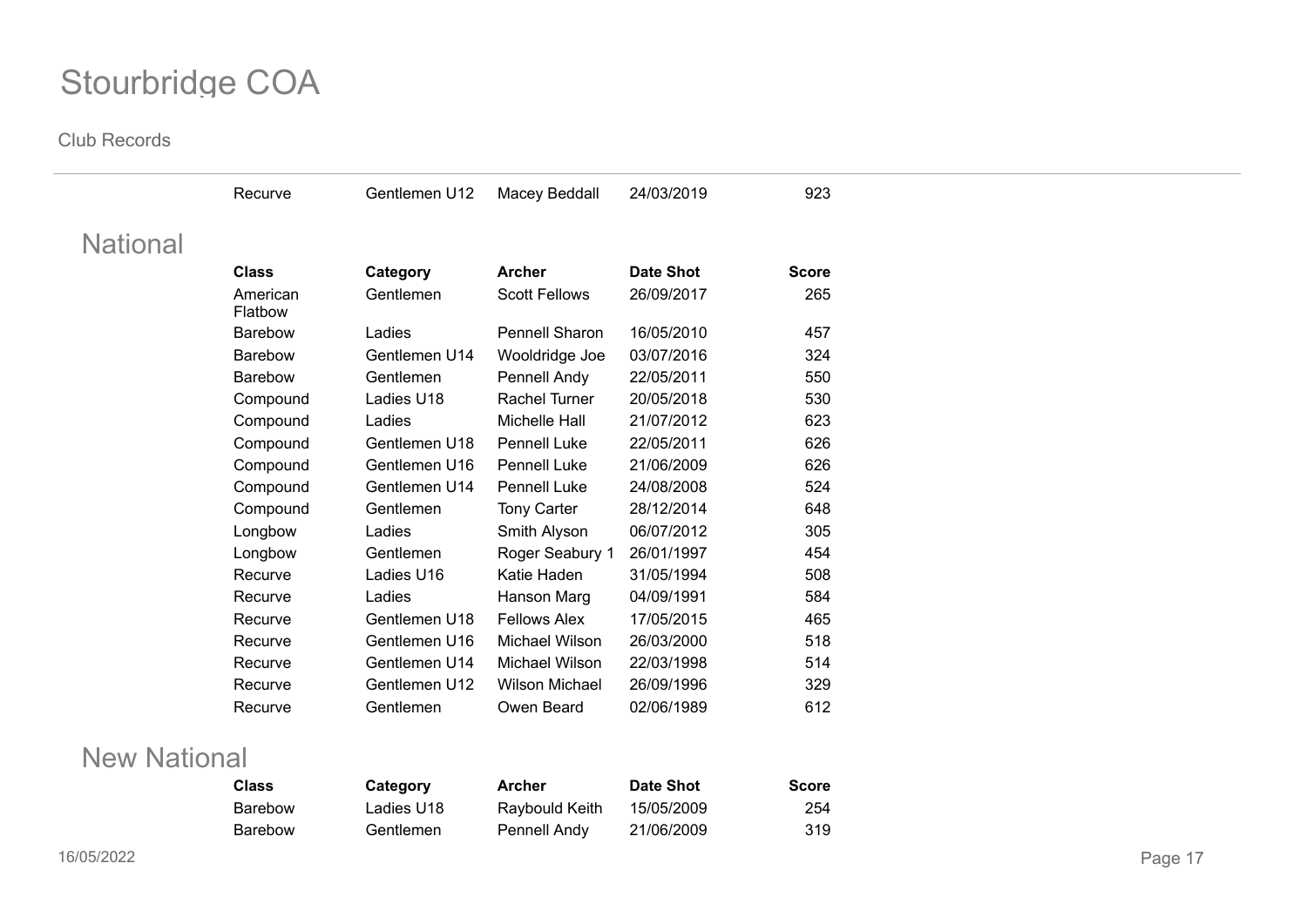#### **Club Records**

| Compound | Ladies    | Lammas Louise      | 27/03/2005 | 532 |
|----------|-----------|--------------------|------------|-----|
| Compound | Gentlemen | <b>Tony Carter</b> | 07/07/2019 | 582 |
| Longbow  | Gentlemen | Roger Seabury 1    | 06/07/2003 | 189 |
| Recurve  | Ladies    | Jo Horner 1        | 23/07/2000 | 438 |
| Recurve  | Gentlemen | Owen Beard         | 30/03/1990 | 501 |
|          |           |                    |            |     |

## New Warwick

|             | <b>Class</b>   | Category  | <b>Archer</b>      | <b>Date Shot</b> | <b>Score</b> |
|-------------|----------------|-----------|--------------------|------------------|--------------|
|             | <b>Barebow</b> | Gentlemen | Pennell Andy       | 29/03/2009       | 170          |
|             | Compound       | Ladies    | Lammas Louise      | 11/09/2005       | 370          |
|             | Compound       | Gentlemen | <b>Tony Carter</b> | 07/09/2012       | 392          |
|             | Longbow        | Ladies    | Jo Horner 1        | 31/08/1997       | 25           |
|             | Longbow        | Gentlemen | Roger Seabury 1    | 08/06/1999       | 123          |
|             | Recurve        | Ladies    | Jo Horner 1        | 28/09/1997       | 279          |
| Open Record | Recurve        | Gentlemen | Biz Khan           | 18/04/2022       | 334          |
|             |                |           |                    |                  |              |

### New Western

| <b>Class</b>   | Category   | <b>Archer</b>      | <b>Date Shot</b> | <b>Score</b> |
|----------------|------------|--------------------|------------------|--------------|
| <b>Barebow</b> | Ladies U18 | Raybould Keith     | 13/02/2009       | 365          |
| <b>Barebow</b> | Gentlemen  | Raybould Keith     | 18/11/2014       | 468          |
| Compound       | Ladies     | Lammas Louise      | 10/04/2005       | 668          |
| Compound       | Gentlemen  | <b>Tony Carter</b> | 18/05/2010       | 784          |
| Longbow        | Gentlemen  | Roger Seabury 1    | 29/05/1998       | 254          |
| Recurve        | Ladies     | Jo Horner 1        | 05/10/1997       | 567          |
| Recurve        | Gentlemen  | Owen Beard         | 29/07/1989       | 672          |
|                |            |                    |                  |              |

## **Portsmouth**

| <b>Class</b> | Category | <b>Archer</b> | <b>Date Shot</b> | <b>Score</b> |
|--------------|----------|---------------|------------------|--------------|
|              |          |               |                  |              |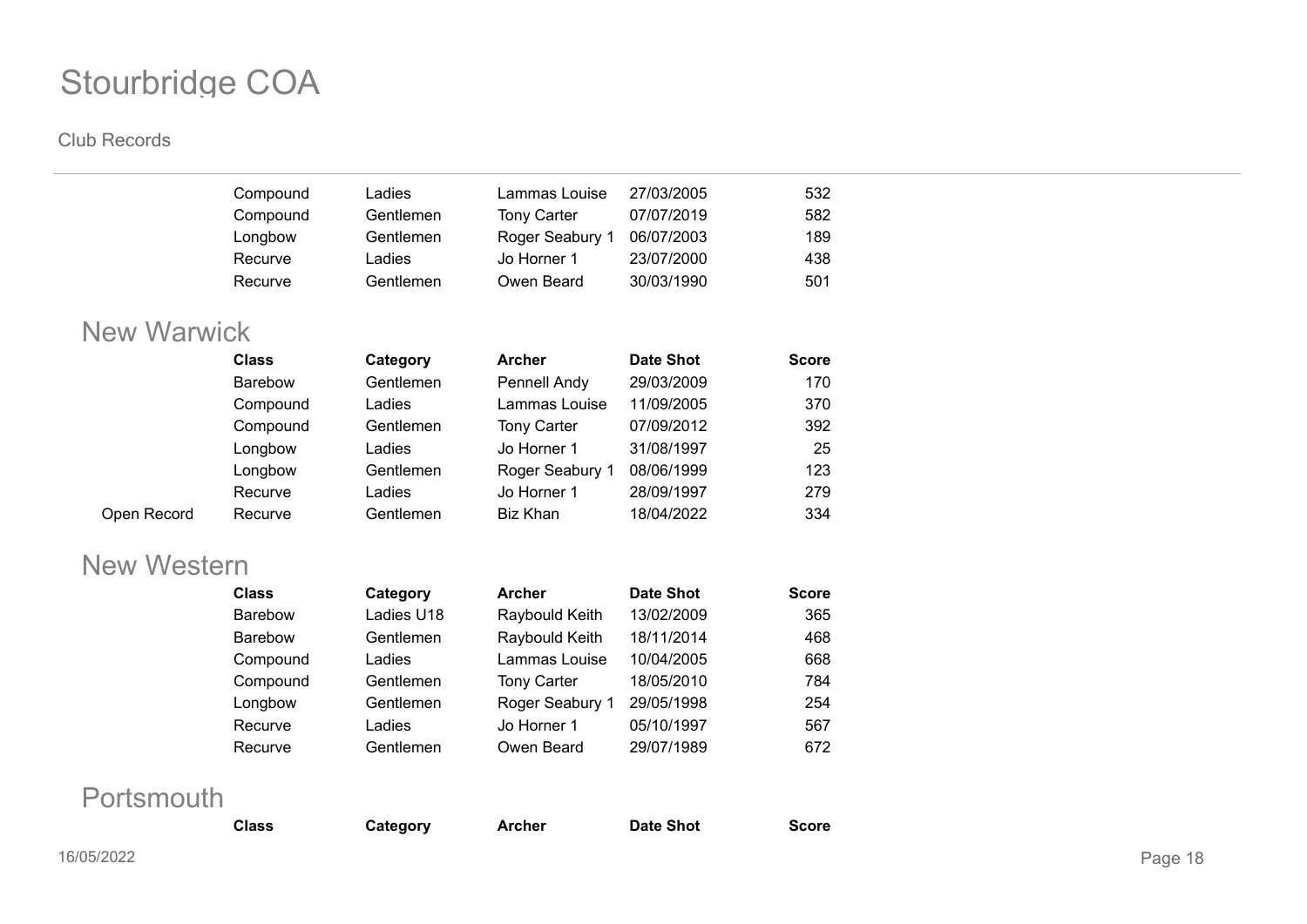| American<br>Flatbow | Gentlemen     | <b>Scott Fellows</b>  | 13/01/2017 | 310 |
|---------------------|---------------|-----------------------|------------|-----|
| <b>Barebow</b>      | Ladies        | <b>Pennell Sharon</b> | 13/11/2011 | 547 |
| <b>Barebow</b>      | Gentlemen U18 | Barrass Joshua        | 01/12/2017 | 181 |
| <b>Barebow</b>      | Gentlemen U14 | Johnson James         | 05/12/2014 | 493 |
| <b>Barebow</b>      | Gentlemen U12 | Johnson James         | 11/04/2014 | 452 |
| Barebow             | Gentlemen     | Pennell Andy          | 04/12/2009 | 520 |
| Compound            | Ladies U18    | <b>Rachel Turner</b>  | 19/10/2018 | 499 |
| Compound            | Ladies U16    | <b>Rachel Turner</b>  | 06/10/2017 | 526 |
| Compound            | Ladies U16    | <b>Rachel Turner</b>  | 20/10/2017 | 532 |
| Compound            | Ladies        | Lammas Louise         | 21/10/2005 | 555 |
| Compound            | Ladies        | <b>Michelle Hall</b>  | 02/12/2011 | 558 |
| Compound            | Ladies        | <b>Michelle Hall</b>  | 20/02/2015 | 549 |
| Compound            | Gentlemen U18 | <b>Pennell Luke</b>   | 21/01/2011 | 586 |
| Compound            | Gentlemen U16 | <b>Pennell Luke</b>   | 05/02/2010 | 576 |
| Compound            | Gentlemen U14 | <b>Pennell Luke</b>   | 16/01/2009 | 545 |
| Compound            | Gentlemen U12 | <b>Pennell Luke</b>   | 10/11/2006 | 436 |
| Compound            | Gentlemen     | lan Walker            | 21/12/1994 | 595 |
| Longbow             | Ladies        | Jo Horner 1           | 17/04/1998 | 336 |
| Longbow             | Gentlemen U18 | Barrass Joshua        | 17/03/2017 | 301 |
| Longbow             | Gentlemen     | Roger Seabury 1       | 19/01/1996 | 515 |
| Recurve             | Ladies U18    | <b>Wakefield Emma</b> | 28/02/2014 | 292 |
| Recurve             | Ladies U16    | Katie Haden           | 17/11/1993 | 525 |
| Recurve             | Ladies U14    | <b>Rachel Turner</b>  | 30/01/2015 | 475 |
| Recurve             | Ladies U13    | <b>Oliver Rachel</b>  | 11/12/2009 | 398 |
| Recurve             | Ladies U12    | <b>Carter Katie</b>   | 06/02/2015 | 297 |
| Recurve             | Ladies        | Margaret<br>Hanson    | 18/01/1985 | 558 |
| Recurve             | Gentlemen U18 | <b>Fellows Alex</b>   | 06/11/2015 | 446 |
| Recurve             | Gentlemen U16 | Jewkes Zach           | 22/11/2013 | 448 |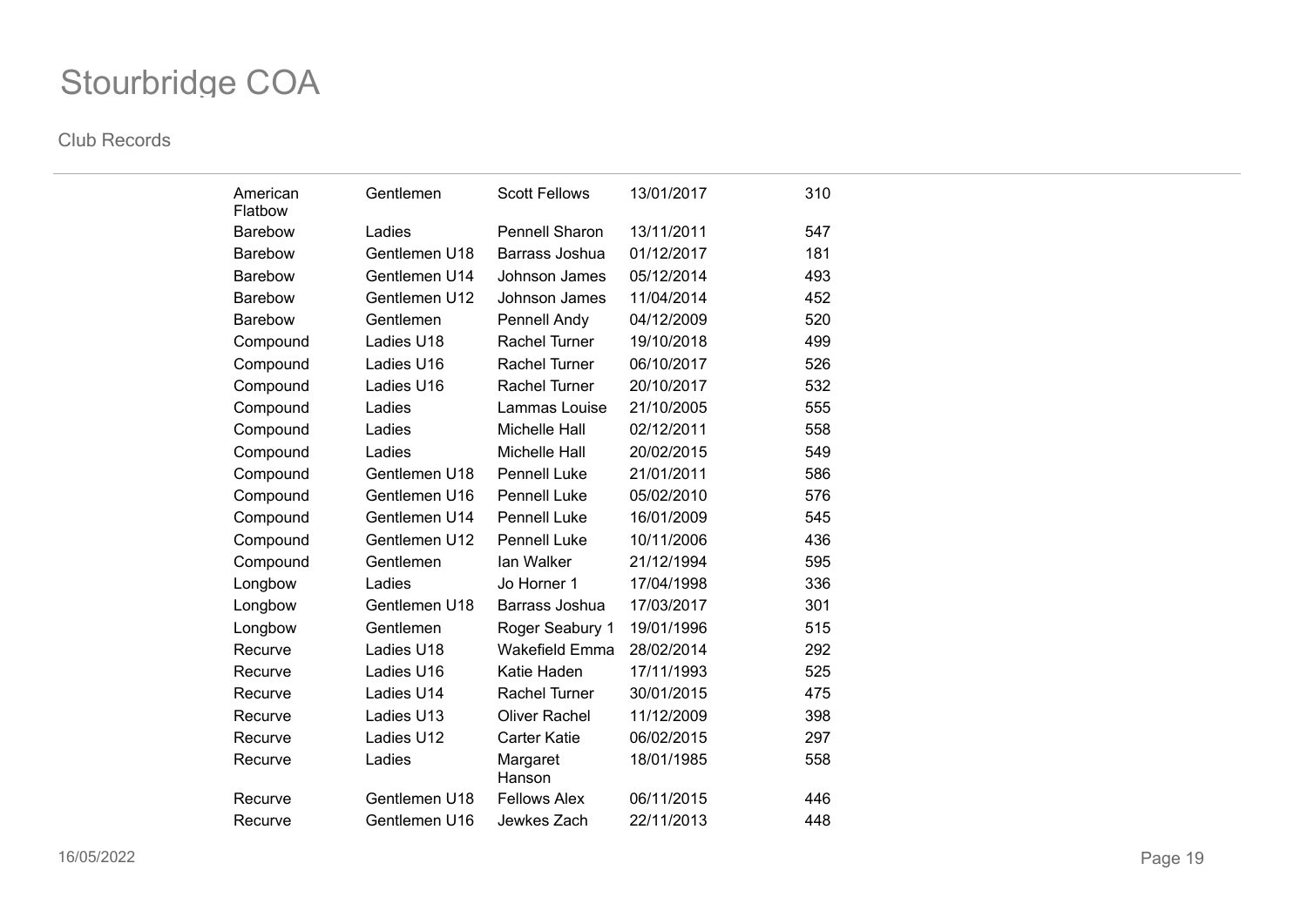#### **Club Records**

| Recurve | Gentlemen U14 | Michael Wilson. | 10/12/1998 | 538 |
|---------|---------------|-----------------|------------|-----|
| Recurve | Gentlemen U12 | Johnson James   | 18/01/2014 | 483 |
| Recurve | Gentlemen     | Beard Owen      | 12/12/1990 | 584 |

## Portsmouth (Triple Face)

| <b>Class</b> | Category      | <b>Archer</b>       | <b>Date Shot</b> | <b>Score</b> |
|--------------|---------------|---------------------|------------------|--------------|
| Compound     | Ladies        | Michelle Hall       | 12/12/2014       | 561          |
| Compound     | Gentlemen U18 | Pennell Luke        | 13/01/2012       | 586          |
| Compound     | Gentlemen U16 | Pennell Luke        | 21/01/2011       | 586          |
| Compound     | Gentlemen     | <b>Tony Carter</b>  | 18/01/2014       | 589          |
| Recurve      | Gentlemen     | Woodhall<br>Michael | 24/01/2014       | 529          |

### Short Junior National

| <b>Class</b>   | Category      | <b>Archer</b>        | <b>Date Shot</b> | <b>Score</b> |
|----------------|---------------|----------------------|------------------|--------------|
| <b>Barebow</b> | Gentlemen U12 | Johnson James        | 20/07/2014       | 582          |
| Longbow        | Gentlemen U14 | Macey Beddall        | 25/07/2021       | 159          |
| Longbow        | Gentlemen     | <b>Steve Knight</b>  | 18/10/2009       | 516          |
| Recurve        | Ladies U16    | Williams Gemma       | 06/08/2004       | 447          |
| Recurve        | Ladies U14    | Rachel Turner        | 01/02/2015       | 540          |
| Recurve        | Ladies U13    | Elise Willetts       | 15/09/1991       | 511          |
| Recurve        | Ladies U12    | Carter Katie         | 28/06/2015       | 415          |
| Recurve        | Ladies        | Cooksey<br>Elizabeth | 15/08/2010       | 564          |
| Recurve        | Gentlemen U16 | Harris Jacob         | 26/11/2017       | 508          |
| Recurve        | Gentlemen U14 | Ingram Matthew       | 31/07/2005       | 544          |
| Recurve        | Gentlemen U12 | Johnson James        | 20/10/2013       | 576          |
| Recurve        | Gentlemen     | Wall Phil            | 11/10/2009       | 492          |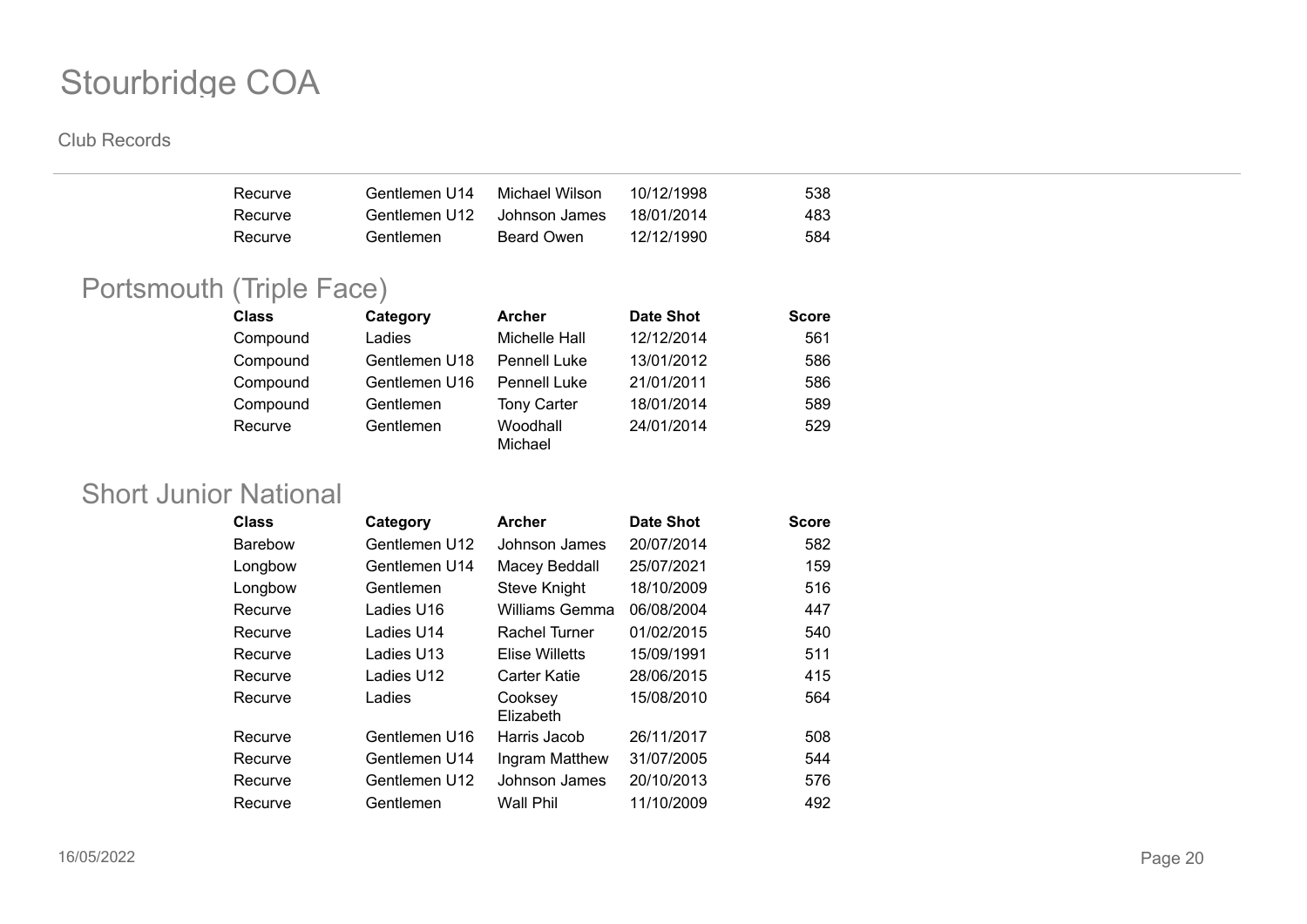**Club Records**

### Short Junior Warwick

| <b>Class</b>   | Category      | <b>Archer</b>         | Date Shot  | <b>Score</b> |
|----------------|---------------|-----------------------|------------|--------------|
| <b>Barebow</b> | Ladies        | Julia Tromans         | 20/09/2015 | 269          |
| <b>Barebow</b> | Gentlemen U14 | Wooldridge Joe        | 20/09/2015 | 340          |
| <b>Barebow</b> | Gentlemen U12 | Johnson James         | 23/03/2014 | 404          |
| Compound       | Ladies        | <b>Hansard Maxine</b> | 30/04/2019 | 388          |
| Longbow        | Ladies        | Jeffs Kay             | 13/09/2009 | 207          |
| Longbow        | Gentlemen U18 | <b>Robert Bird</b>    | 22/08/1999 | 277          |
| Longbow        | Gentlemen     | Steve Knight          | 07/07/2009 | 364          |
| Recurve        | Ladies U16    | Goldman Holly         | 07/09/2012 | 381          |
| Recurve        | Ladies U14    | Rachel Turner         | 23/06/2015 | 378          |
| Recurve        | Ladies U13    | <b>Claire Hogkins</b> | 12/08/1997 | 197          |
| Recurve        | Ladies        | Wall Olwyn            | 13/09/2009 | 370          |
| Recurve        | Gentlemen U16 | David Parker          | 02/08/1998 | 350          |
| Recurve        | Gentlemen U14 | Jewkes Zach           | 09/12/2012 | 360          |
| Recurve        | Gentlemen U12 | Johnson James         | 23/03/2014 | 404          |
| Recurve        | Gentlemen     | Woodhouse<br>Martin   | 25/08/2009 | 402          |

### Short Junior Western

| <b>Class</b>   | Category      | <b>Archer</b>        | <b>Date Shot</b> | <b>Score</b> |
|----------------|---------------|----------------------|------------------|--------------|
| <b>Barebow</b> | Gentlemen U12 | Johnson James        | 30/03/2014       | 796          |
| Longbow        | Gentlemen U18 | <b>Robert Bird</b>   | 29/08/1999       | 578          |
| Longbow        | Gentlemen U14 | Macey Beddall        | 04/10/2020       | 349          |
| Longbow        | Gentlemen U12 | Macey Beddall        | 29/09/2019       | 212          |
| Longbow        | Gentlemen     | Steve Knight         | 04/10/2009       | 702          |
| Recurve        | Ladies U16    | Katie Haden          | 03/08/1993       | 783          |
| Recurve        | Ladies U14    | <b>Rachel Turner</b> | 07/06/2015       | 750          |
| Recurve        | Gentlemen U18 | Tim Parr             | 08/08/1993       | 818          |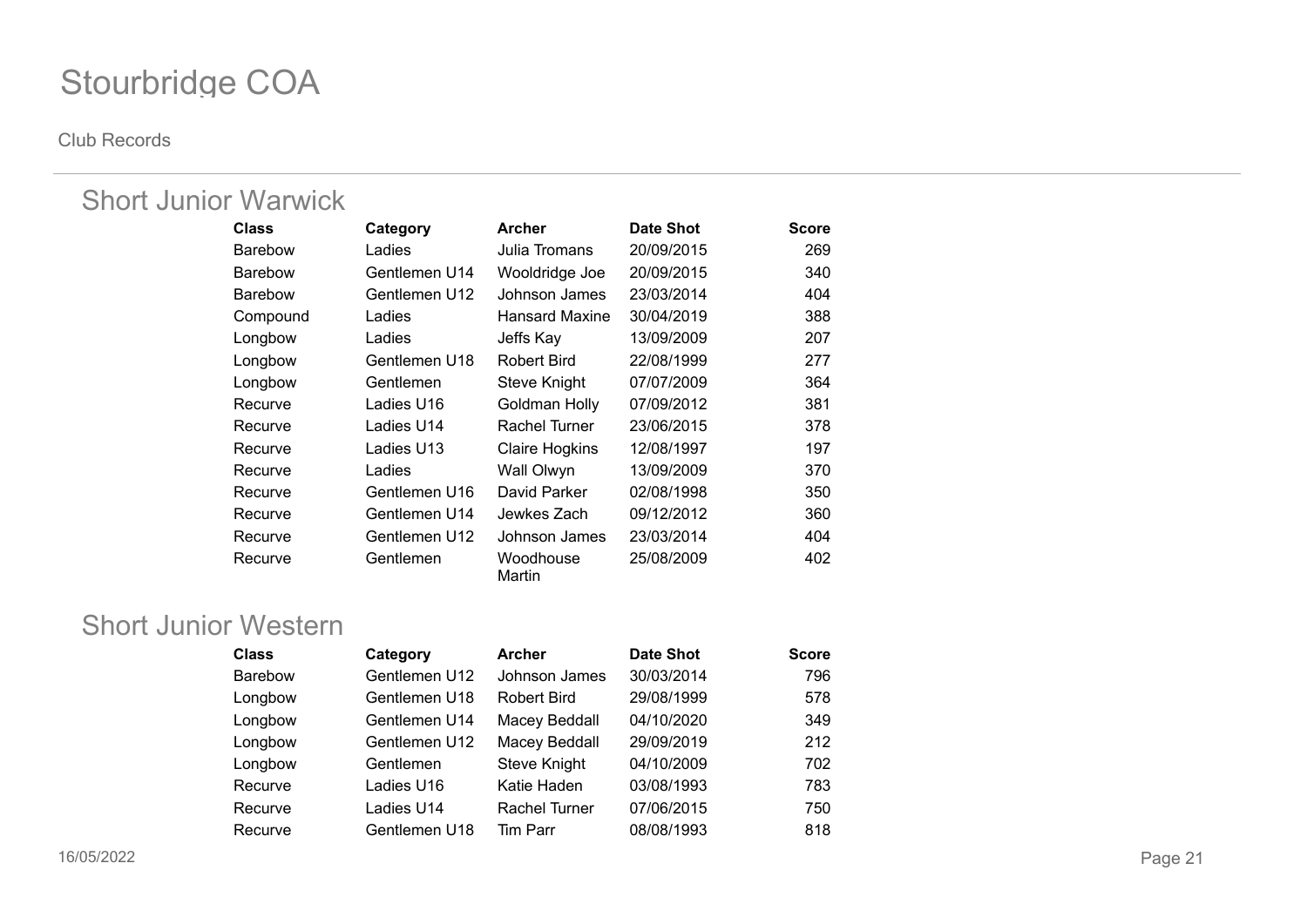#### **Club Records**

|                             | Recurve<br>Recurve | Gentlemen U14<br>Gentlemen U12 | <b>Lack Mark</b><br>Johnson James | 04/10/2009<br>30/03/2014 | 444<br>796   |
|-----------------------------|--------------------|--------------------------------|-----------------------------------|--------------------------|--------------|
|                             | Recurve            | Gentlemen                      | Peter Barber                      | 22/09/2017               | 504          |
| <b>Short Junior Windsor</b> |                    |                                |                                   |                          |              |
|                             | <b>Class</b>       | Category                       | <b>Archer</b>                     | <b>Date Shot</b>         | <b>Score</b> |
|                             | <b>Barebow</b>     | Gentlemen U12                  | Johnson James                     | 21/06/2014               | 890          |
|                             |                    |                                |                                   |                          |              |
| <b>Short Metric</b>         |                    |                                |                                   |                          |              |
|                             | <b>Class</b>       | Category                       | <b>Archer</b>                     | <b>Date Shot</b>         | <b>Score</b> |
|                             | <b>Barebow</b>     | Ladies                         | Pennell Sharon                    | 18/04/2010               | 504          |
|                             | <b>Barebow</b>     | Gentlemen                      | Pennell Andy                      | 18/04/2010               | 511          |
|                             | Compound           | Ladies                         | Michelle Hall                     | 10/06/2015               | 648          |
|                             | Compound           | Gentlemen U16                  | <b>Pennell Luke</b>               | 18/04/2010               | 685          |
|                             | Compound           | Gentlemen                      | <b>Tony Carter</b>                | 10/06/2015               | 687          |
|                             | Longbow            | Ladies                         | Smith Alyson                      | 08/05/2012               | 166          |
|                             | Longbow            | Gentlemen U18                  | Barrass Joshua                    | 28/05/2017               | 138          |
|                             | Longbow            | Gentlemen                      | Roger Seabury 1                   | 06/07/1999               | 507          |
|                             | Recurve            | Ladies U16                     | Laura Peacock                     | 01/10/1989               | 486          |
|                             | Recurve            | Ladies                         | Margaret<br>Hanson                | 04/06/1989               | 599          |
|                             | Recurve            | Gentlemen U16                  | <b>Steve Jinks</b>                | 13/06/1993               | 461          |
|                             | Recurve            | Gentlemen U14                  | Michael Wilson                    | 16/06/1998               | 462          |
|                             | Recurve            | Gentlemen U12                  | Michael Wilson                    | 13/08/1996               | 252          |
|                             | Recurve            | Gentlemen                      | Owen Beard                        | 10/06/1989               | 637          |
|                             |                    |                                |                                   |                          |              |

**Class Category Archer Date Shot Score**

## Short Metric I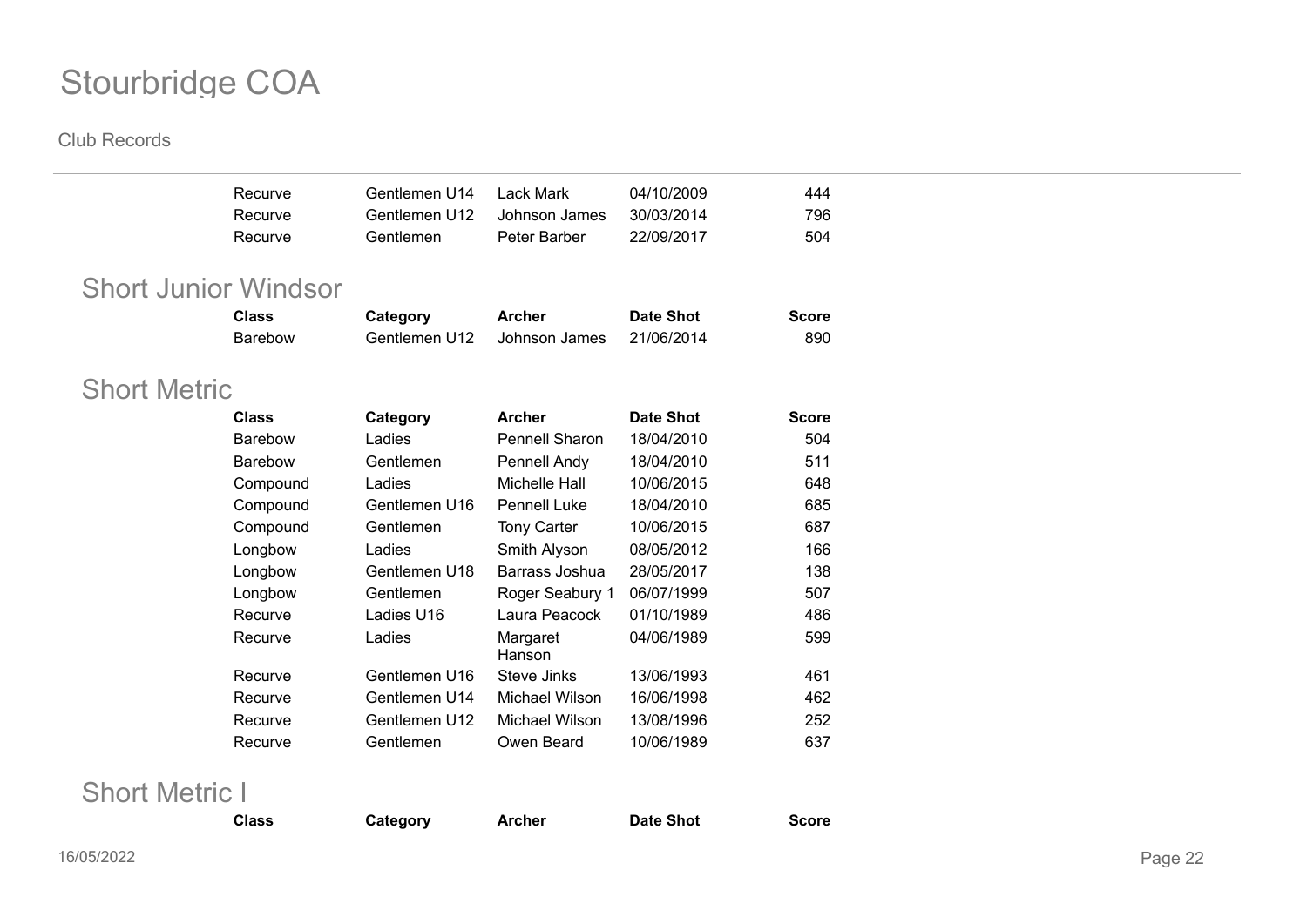#### **Club Records**

| <b>Barebow</b> |          | Gentlemen  | Faulkner Jacob        | 15/06/2019 | 235 |
|----------------|----------|------------|-----------------------|------------|-----|
|                | Compound | Ladies U18 | Rachel Turner         | 24/08/2019 | 324 |
|                | Compound | Ladies     | Sue Billingham        | 11/08/2018 | 304 |
|                | Compound | Gentlemen  | <b>Tony Carter</b>    | 24/08/2020 | 675 |
| Recurve        |          | Ladies     | Jo Horner             | 15/06/2019 | 482 |
| Recurve        |          | Ladies     | Keely Walton          | 08/06/2019 | 360 |
| Recurve        |          | Ladies     | Keely Walton          | 15/06/2019 | 381 |
| Recurve        |          | Gentlemen  | <b>Reginald Paget</b> | 29/10/2017 | 580 |
|                |          |            |                       |            |     |

### Short Metric II

| Class   | Category      | Archer          | Date Shot  | <b>Score</b> |
|---------|---------------|-----------------|------------|--------------|
| Recurve | Ladies U18    | Charlotte James | 28/05/2017 | 246          |
| Recurve | Gentlemen U16 | Faulkner Seth   | 27/05/2013 | 376          |

### Short Metric III

| <b>Class</b> | Category      | <b>Archer</b>         | <b>Date Shot</b> | <b>Score</b> |
|--------------|---------------|-----------------------|------------------|--------------|
| Barebow      | Ladies        | <b>Pennell Sharon</b> | 01/01/2009       | 561          |
| Barebow      | Gentlemen     | <b>Bowen Gary</b>     | 06/01/2015       | 453          |
| Compound     | Gentlemen U14 | <b>Pennell Luke</b>   | 01/01/2009       | 620          |
| Recurve      | Ladies U16    | Katie Haden           | 25/08/1992       | 444          |
| Recurve      | Ladies U13    | Clare Allen           | 25/08/1992       | 195          |
| Recurve      | Gentlemen U16 | <b>Cutler Luke</b>    | 04/10/2011       | 248          |
| Recurve      | Gentlemen U14 | Jewkes Zach           | 26/05/2013       | 554          |

### Short Metric IV

| Class   | Category   | Archer          | <b>Date Shot</b> | <b>Score</b> |
|---------|------------|-----------------|------------------|--------------|
| Recurve | Ladies U14 | Rachel Turner   | 14/06/2015       | 594          |
| Recurve | Ladies U13 | Claire Hodgkins | 07/04/1996       | 352          |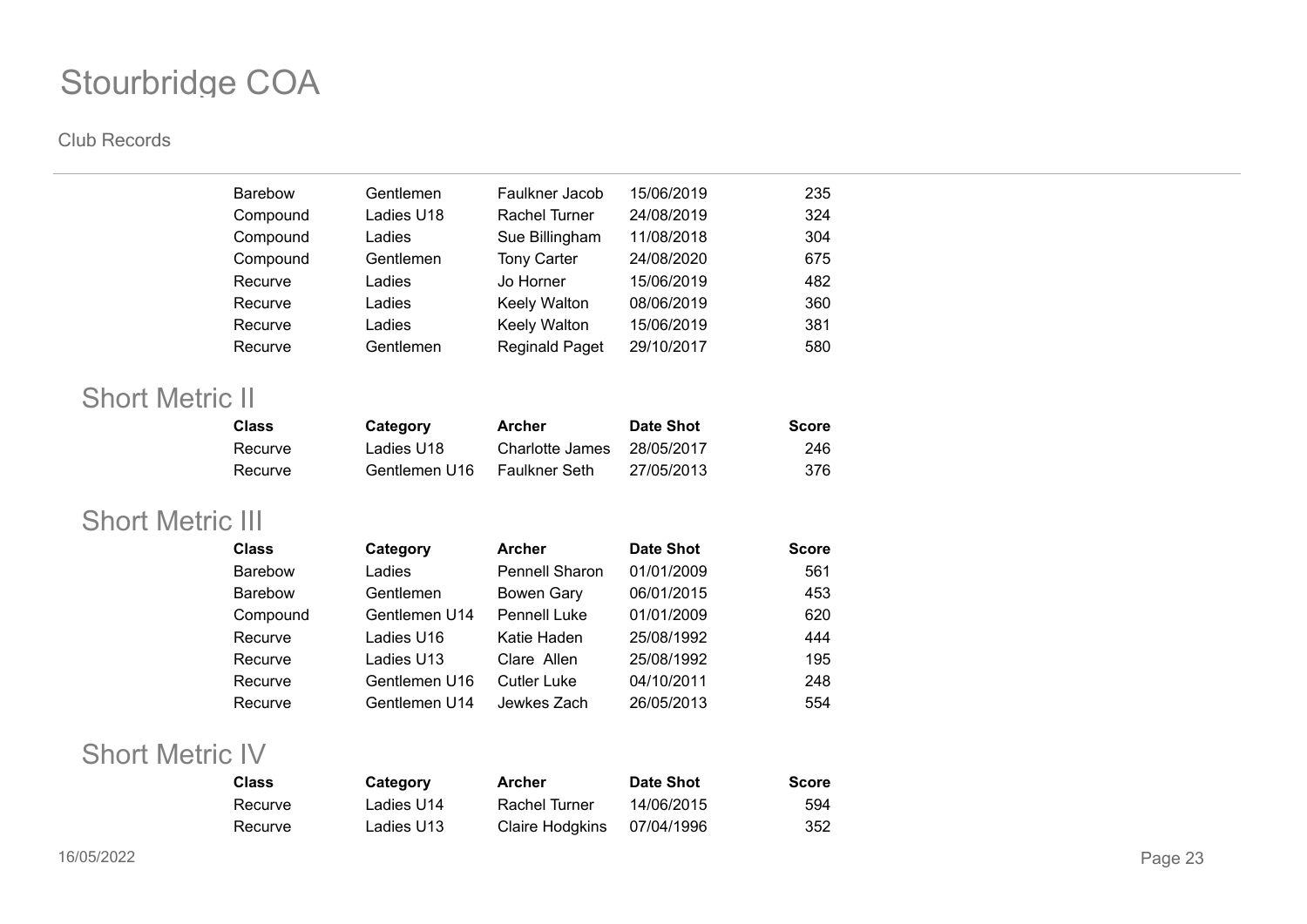| <b>Short National</b> |                     |               |                      |                  |              |
|-----------------------|---------------------|---------------|----------------------|------------------|--------------|
|                       | <b>Class</b>        | Category      | <b>Archer</b>        | <b>Date Shot</b> | <b>Score</b> |
|                       | American<br>Flatbow | Gentlemen     | <b>Scott Fellows</b> | 22/09/2017       | 289          |
|                       | Barebow             | Ladies        | Pennell Sharon       | 31/01/2010       | 550          |
|                       | Barebow             | Gentlemen     | Pennell Andy         | 31/01/2010       | 530          |
|                       | Compound            | Ladies U18    | Rachel Turner        | 20/05/2018       | 530          |
|                       | Compound            | Ladies        | Margaret<br>Hanson   | 27/09/2009       | 587          |
|                       | Compound            | Gentlemen U16 | Pennell Luke         | 31/01/2010       | 640          |
|                       | Compound            | Gentlemen U14 | Pennell Luke         | 12/10/2008       | 598          |
|                       | Compound            | Gentlemen     | <b>Bob Hanson</b>    | 23/07/2006       | 596          |
|                       | Compound            | Gentlemen     | Paul Turner          | 13/11/2016       | 600          |
|                       | Longbow             | Ladies        | Simonds Becky        | 26/09/2011       | 139          |
|                       | Longbow             | Gentlemen     | Roger Seabury 1      | 16/06/1998       | 504          |
|                       | Recurve             | Ladies U16    | Katie Haden          | 01/01/1993       | 342          |
|                       | Recurve             | Ladies        | Jo Horner 1          | 21/07/1999       | 586          |
|                       | Recurve             | Gentlemen U18 | <b>Fellows Alex</b>  | 22/08/2014       | 475          |
|                       | Recurve             | Gentlemen U16 | <b>Faulkner Seth</b> | 21/05/2013       | 386          |
|                       | Recurve             | Gentlemen U14 | Jewkes Zach          | 25/05/2013       | 381          |
|                       | Recurve             | Gentlemen U12 | Michael Wilson       | 27/08/1996       | 440          |
|                       | Recurve             | Gentlemen     | Peter Langmaid       | 28/07/2006       | 594          |

| <b>Class</b> | Category  | <b>Archer</b> | Date Shot  | <b>Score</b> |
|--------------|-----------|---------------|------------|--------------|
| Barebow      | Ladies    | Julia Tromans | 21/10/2016 | 250          |
| Barebow      | Gentlemen | Peter North   | 17/09/2017 | 332          |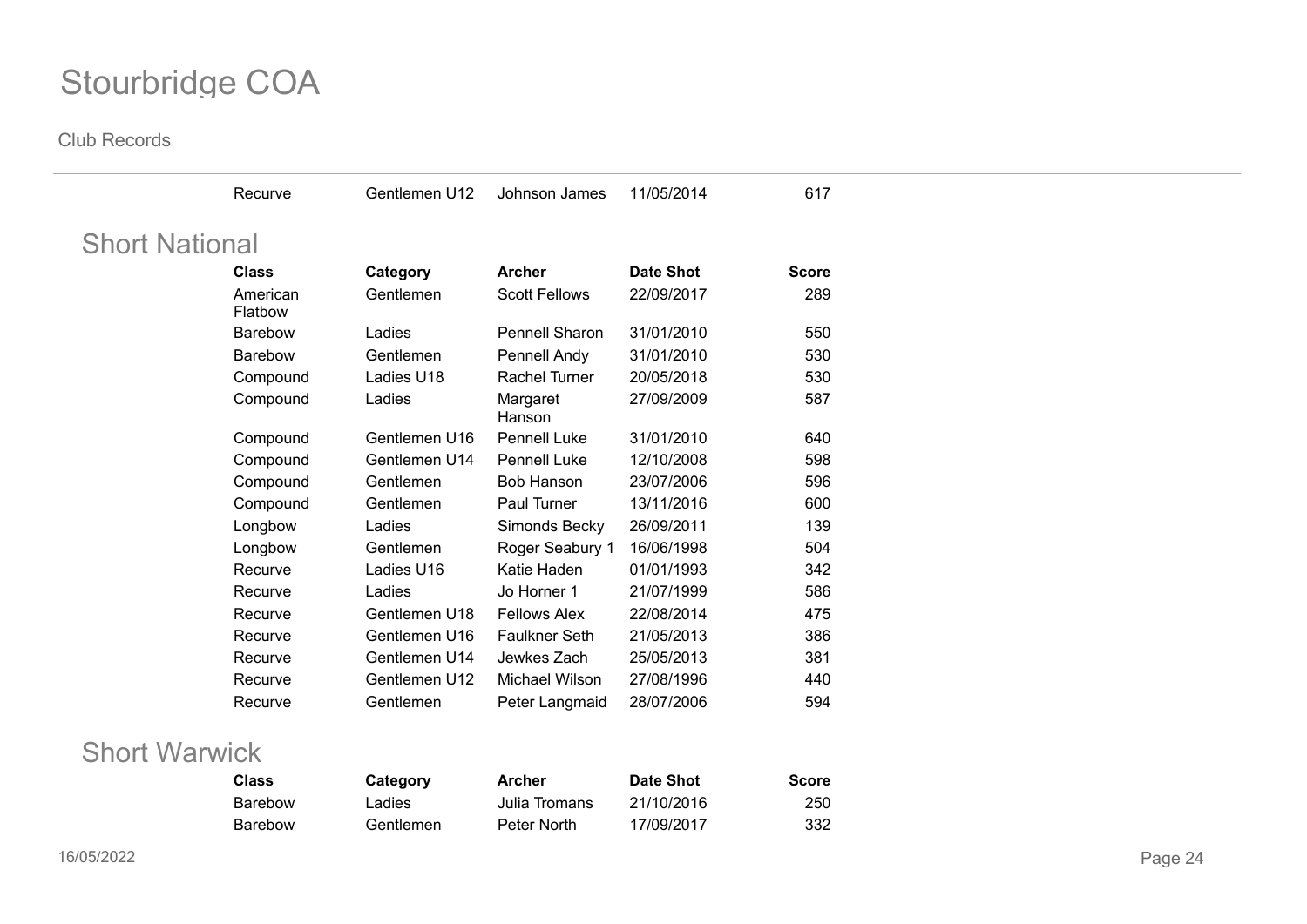#### **Club Records**

| Compound | Ladies U18    | Rachel Turner         | 16/09/2018 | 330 |
|----------|---------------|-----------------------|------------|-----|
| Compound | Ladies        | Margaret<br>Hanson    | 08/04/2018 | 380 |
| Compound | Gentlemen U12 | <b>Pennell Luke</b>   | 12/11/2006 | 307 |
| Compound | Gentlemen     | Dingley Stephen       | 31/05/2019 | 394 |
| Longbow  | Ladies        | Jo Horner 1           | 28/04/1998 | 154 |
| Longbow  | Gentlemen U18 | <b>Brian Richards</b> | 23/04/2002 | 212 |
| Longbow  | Gentlemen     | Bob Cole              | 12/05/1998 | 356 |
| Recurve  | Ladies U16    | Rachel Turner         | 09/10/2016 | 350 |
| Recurve  | Ladies U14    | Rachel Turner         | 25/08/2015 | 318 |
| Recurve  | Ladies U12    | Carter Katie          | 28/06/2015 | 86  |
| Recurve  | Ladies        | Jo Horner 1           | 14/07/2000 | 398 |
| Recurve  | Gentlemen U18 | <b>Fellows Alex</b>   | 15/08/2014 | 330 |
| Recurve  | Gentlemen U16 | Ingram Matthew        | 10/09/2006 | 285 |
| Recurve  | Gentlemen U14 | Ingram Matthew        | 11/09/2005 | 356 |
| Recurve  | Gentlemen     | <b>Butler Ivan</b>    | 27/09/2009 | 410 |

### Short Western

| <b>Class</b>        | Category      | <b>Archer</b>        | <b>Date Shot</b> | <b>Score</b> |
|---------------------|---------------|----------------------|------------------|--------------|
| American<br>Flatbow | Gentlemen     | <b>Scott Fellows</b> | 06/06/2017       | 421          |
| <b>Barebow</b>      | Ladies        | Hall Barbara         | 21/02/2012       | 411          |
| <b>Barebow</b>      | Gentlemen     | Raybould Keith       | 09/12/2014       | 618          |
| Compound            | Ladies U18    | <b>Rachel Turner</b> | 23/06/2018       | 698          |
| Compound            | Ladies U16    | <b>Rachel Turner</b> | 19/08/2017       | 748          |
| Compound            | Ladies        | Margaret<br>Hanson   | 20/08/2006       | 782          |
| Compound            | Gentlemen     | <b>Bob Hanson</b>    | 20/08/2006       | 808          |
| Longbow             | Ladies        | Jeffs Kay            | 23/08/2009       | 213          |
| Longbow             | Gentlemen U16 | Wooldridge Joe       | 03/09/2017       | 185          |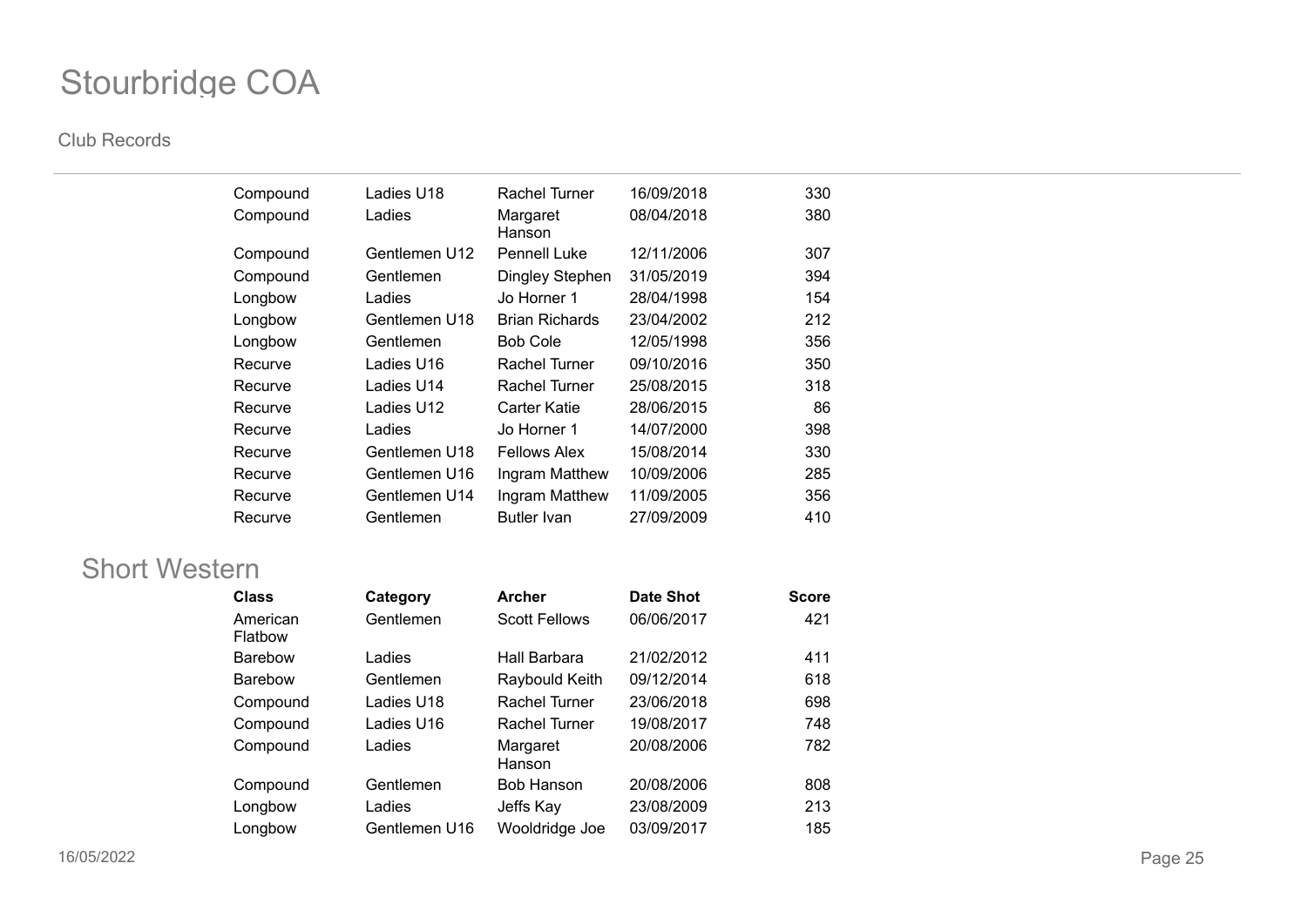#### **Club Records**

| Longbow | Gentlemen     | Roger Seabury 1     | 21/07/1998 | 645 |
|---------|---------------|---------------------|------------|-----|
| Recurve | Ladies        | Jo Horner           | 20/08/2006 | 764 |
| Recurve | Gentlemen U18 | <b>Fellows Alex</b> | 13/09/2015 | 616 |
| Recurve | Gentlemen U16 | Faulkner Seth       | 09/06/2013 | 444 |
| Recurve | Gentlemen U14 | Ingram Matthew      | 04/09/2005 | 668 |
| Recurve | Gentlemen U12 | Michael Wilson      | 01/09/1996 | 607 |
| Recurve | Gentlemen     | Roger Hanson        | 20/08/2006 | 772 |
|         |               |                     |            |     |

## Short Windsor

| <b>Class</b> | Category      | <b>Archer</b>        | <b>Date Shot</b> | <b>Score</b> |
|--------------|---------------|----------------------|------------------|--------------|
| Compound     | Gentlemen     | <b>Freeman Clive</b> | 12/09/2006       | 890          |
| Longbow      | Gentlemen     | Raybould Keith       | 12/11/2010       | 603          |
| Recurve      | Ladies        | Simonds Becky        | 12/11/2010       | 516          |
| Recurve      | Gentlemen U16 | <b>Cutler Luke</b>   | 24/06/2012       | 607          |
| Recurve      | Gentlemen U14 | Ingram Matthew       | 14/08/2005       | 802          |
| Recurve      | Gentlemen U12 | Macey Beddall        | 16/06/2019       | 673          |
| Recurve      | Gentlemen     | Peacock D.           | 15/09/2002       | 880          |

## St George

| <b>Class</b>   | Category   | <b>Archer</b>      | <b>Date Shot</b> | <b>Score</b> |
|----------------|------------|--------------------|------------------|--------------|
| <b>Barebow</b> | Ladies U18 | Raybould Keith     | 24/02/2009       | 476          |
| <b>Barebow</b> | Gentlemen  | Raybould Keith     | 24/02/2009       | 476          |
| Compound       | Ladies     | Margaret<br>Hanson | 14/10/2007       | 700          |
| Compound       | Gentlemen  | <b>Tony Carter</b> | 13/09/2015       | 932          |
| Longbow        | Gentlemen  | Roger Seabury 1    | 06/10/2002       | 427          |
| Recurve        | Ladies     | Margaret<br>Hanson | 31/08/1990       | 689          |
| Recurve        | Gentlemen  | Bob Hanson 1       | 05/04/1988       | 781          |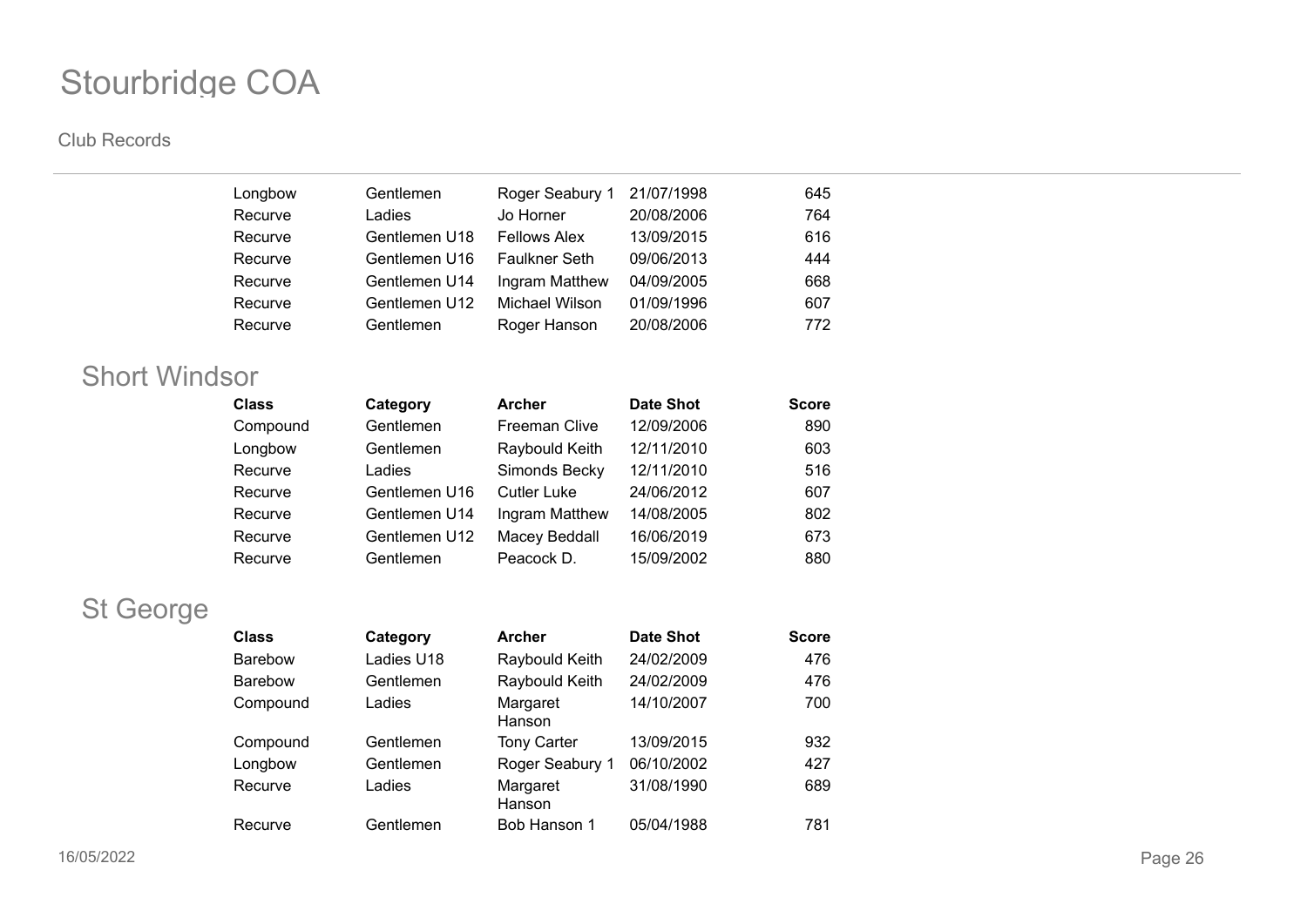#### **Club Records**

## St Nicholas

| <b>Class</b> | Category      | <b>Archer</b>        | <b>Date Shot</b> | <b>Score</b> |
|--------------|---------------|----------------------|------------------|--------------|
| Compound     | Ladies        | Margaret<br>Hanson   | 30/09/2007       | 724          |
| Compound     | Gentlemen U14 | <b>Pennell Luke</b>  | 30/09/2007       | 670          |
| Compound     | Gentlemen     | <b>Freeman Clive</b> | 06/10/2002       | 750          |
| Longbow      | Gentlemen     | <b>Turley Bruce</b>  | 30/09/2007       | 590          |
| Recurve      | Ladies U16    | Katie Haden          | 29/08/1993       | 678          |
| Recurve      | Ladies U14    | <b>Rachel Turner</b> | 12/07/2015       | 621          |
| Recurve      | Ladies        | Jo Horner            | 30/09/2007       | 682          |
| Recurve      | Gentlemen U16 | Tim Par              | 29/08/1998       | 579          |
| Recurve      | Gentlemen U14 | Ingram Matthew       | 10/07/2005       | 485          |
| Recurve      | Gentlemen U12 | Johnson James        | 13/07/2014       | 570          |
| Recurve      | Gentlemen     | Peter Langmaid       | 30/09/2007       | 722          |

## **Stafford**

| <b>Class</b> | Category      | <b>Archer</b>      | <b>Date Shot</b> | <b>Score</b> |
|--------------|---------------|--------------------|------------------|--------------|
| Compound     | Ladies        | Michelle Hall      | 24/11/2013       | 649          |
| Compound     | Gentlemen     | <b>Price Chris</b> | 30/11/2014       | 676          |
| Longbow      | Ladies        | Margaret<br>Hanson | 12/03/1995       | 160          |
| Longbow      | Gentlemen     | Roger Seabury 1    | 30/01/1998       | 576          |
| Recurve      | Ladies        | Margaret<br>Hanson | 30/11/1986       | 649          |
| Recurve      | Gentlemen U14 | Michael Wilson     | 29/11/1998       | 610          |
| Recurve      | Gentlemen U12 | Michael Wilson     | 24/11/1996       | 485          |
| Recurve      | Gentlemen     | Owen Beard         | 06/01/1991       | 679          |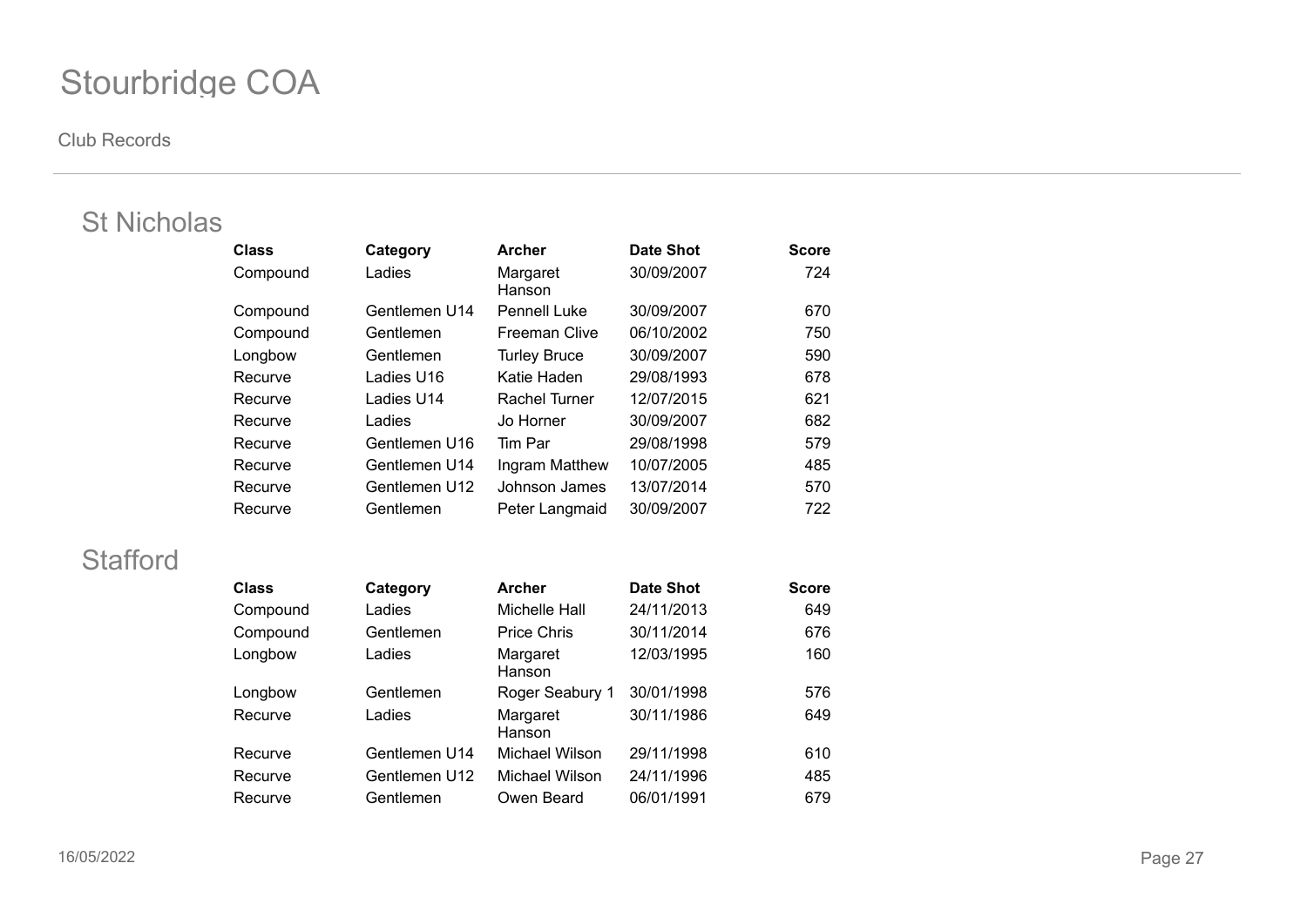#### **Club Records**

| Vegas (Triple Face)  |                |               |                      |                  |              |
|----------------------|----------------|---------------|----------------------|------------------|--------------|
|                      | <b>Class</b>   | Category      | <b>Archer</b>        | <b>Date Shot</b> | <b>Score</b> |
|                      | Barebow        | Ladies        | Pennell Sharon       | 07/01/2011       | 410          |
|                      | <b>Barebow</b> | Gentlemen     | Pennell Andy         | 26/02/2010       | 450          |
|                      | Compound       | Ladies        | <b>Michelle Hall</b> | 05/03/2011       | 529          |
|                      | Compound       | Gentlemen U16 | <b>Pennell Luke</b>  | 14/11/2010       | 565          |
|                      | Compound       | Gentlemen     | lan Walker           | 21/12/1994       | 587          |
| Open Record          | Longbow        | Gentlemen     | Dave<br>Vukomanovic  | 06/03/2022       | 290          |
|                      | Recurve        | Ladies        | Smith Alyson         | 14/11/2010       | 456          |
|                      | Recurve        | Gentlemen     | Owen Beard           | 20/01/1987       | 565          |
| <b>WA 1440 Gents</b> |                |               |                      |                  |              |
|                      | <b>Class</b>   | Category      | <b>Archer</b>        | <b>Date Shot</b> | <b>Score</b> |
|                      | <b>Barebow</b> | Gentlemen     | Pennell Andy         | 25/05/2009       | 756          |
|                      | Compound       | Gentlemen     | <b>Price Chris</b>   | 05/09/2014       | 1386         |
|                      | Longbow        | Gentlemen     | Roger Seabury 1      | 16/06/1997       | 634          |
|                      | Recurve        | Ladies        | Jo Horner 1          | 01/09/1998       | 886          |
| Open Record          | Recurve        | Gentlemen     | <b>Biz Khan</b>      | 10/04/2022       | 1143         |
| WA 1440 Ladies       |                |               |                      |                  |              |
|                      | <b>Class</b>   | Category      | <b>Archer</b>        | <b>Date Shot</b> | <b>Score</b> |
|                      | Compound       | Ladies        | Lammas Louise        | 08/05/2005       | 1289         |
|                      | Compound       | Gentlemen U16 | <b>Pennell Luke</b>  | 08/05/2010       | 1345         |
|                      | Recurve        | Ladies U16    | Katie Haden          | 26/08/1994       | 876          |
|                      | Recurve        | Ladies        | Margaret             | 12/10/1986       | 1146         |

Hanson

Recurve Gentlemen Clarke Peter 15/09/2002 1224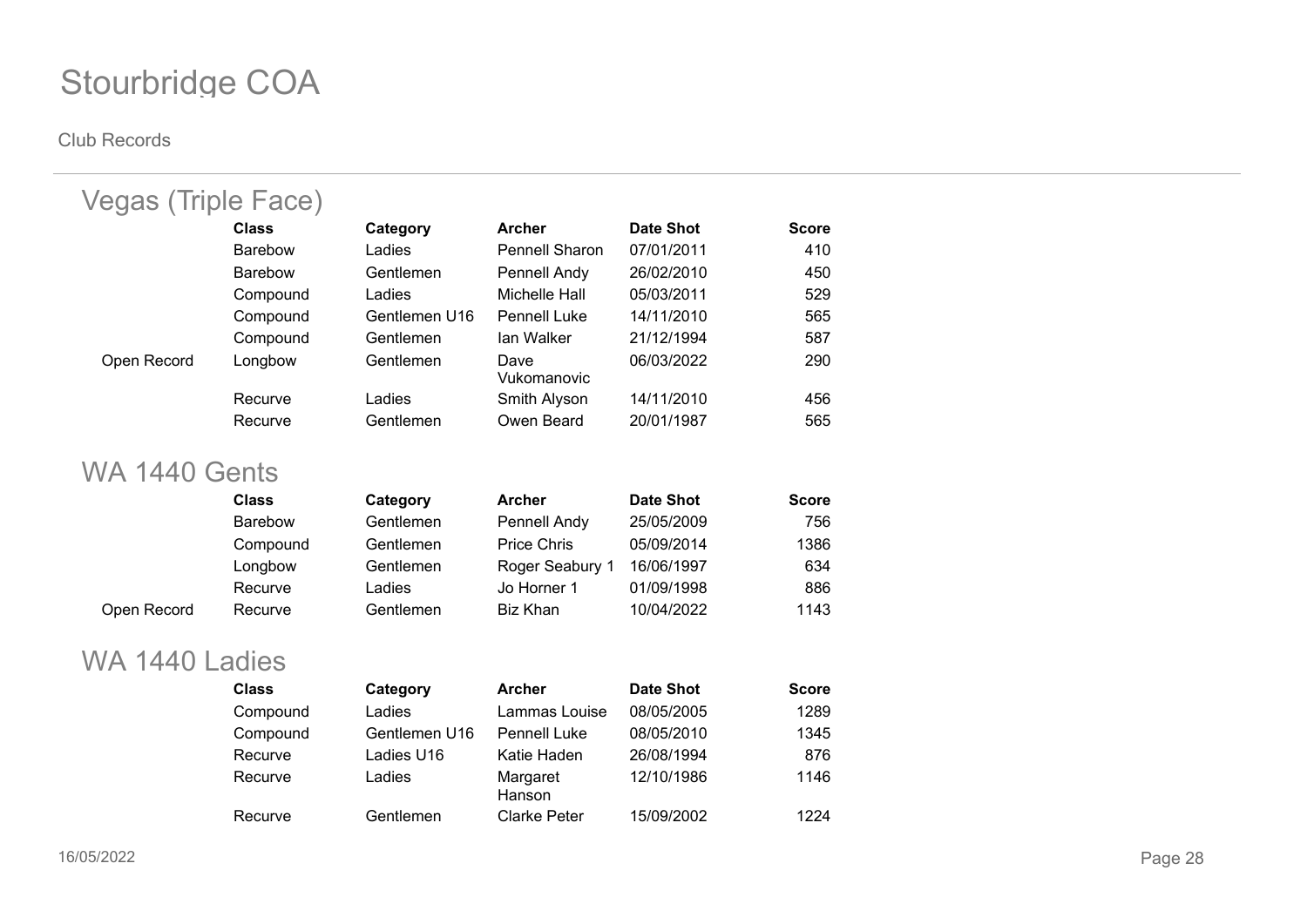#### **Club Records**

## WA 18m

| <b>Class</b>   | Category      | <b>Archer</b>         | <b>Date Shot</b> | <b>Score</b> |
|----------------|---------------|-----------------------|------------------|--------------|
| <b>Barebow</b> | Ladies        | <b>Pennell Sharon</b> | 19/03/2010       | 463          |
| <b>Barebow</b> | Gentlemen     | Pennell Andy          | 19/03/2010       | 449          |
| Compound       | Ladies        | <b>Hansard Maxine</b> | 03/11/2019       | 535          |
| Compound       | Gentlemen     | Houghton John         | 25/01/2003       | 564          |
| Compound       | Gentlemen     | <b>Price Chris</b>    | 08/11/2015       | 577          |
| Longbow        | Gentlemen     | Jeremy<br>Wakefield   | 29/03/2019       | 315          |
| Recurve        | Ladies U16    | Katie Haden           | 12/01/1994       | 487          |
| Recurve        | Ladies        | June Houghton         | 15/01/1998       | 509          |
| Recurve        | Gentlemen U18 | Steve Jinks           | 12/01/1994       | 470          |
| Recurve        | Gentlemen U12 | Ingram Matthew        | 28/11/2003       | 213          |
| Recurve        | Gentlemen     | <b>Clarke Peter</b>   | 04/01/2002       | 551          |

## WA 18m (Triple Face)

| <b>Class</b> | Category      | <b>Archer</b>       | <b>Date Shot</b> | <b>Score</b> |
|--------------|---------------|---------------------|------------------|--------------|
| Compound     | Ladies        | Michelle Hall       | 11/02/2012       | 541          |
| Compound     | Gentlemen U16 | <b>Pennell Luke</b> | 04/02/2011       | 573          |
| Compound     | Gentlemen     | <b>Price Chris</b>  | 17/10/2014       | 575          |
| Recurve      | Gentlemen     | Biz Khan            | 14/11/2021       | 540          |

### WA 25m

| <b>Class</b>   | Category      | <b>Archer</b> | Date Shot  | <b>Score</b> |
|----------------|---------------|---------------|------------|--------------|
| <b>Barebow</b> | Gentlemen U14 | Johnson James | 09/01/2015 | 371          |
| <b>Barebow</b> | Gentlemen     | Pennell Andy  | 03/01/2010 | 448          |
| Compound       | Ladies        | Lammas Louise | 06/01/2006 | 517          |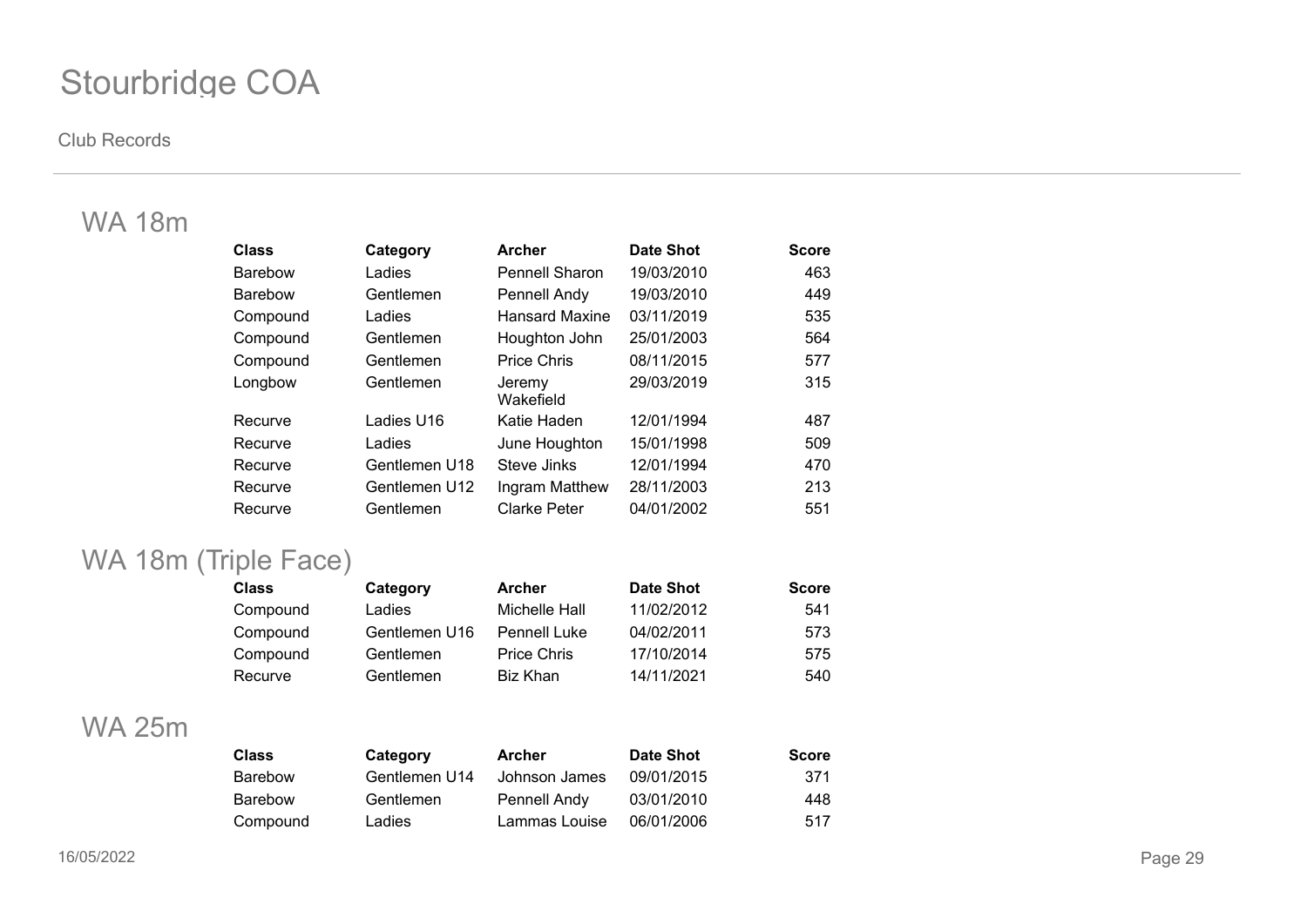#### **Club Records**

| Compound | Ladies        | Margaret<br>Hanson | 09/01/2015 | 501 |
|----------|---------------|--------------------|------------|-----|
| Compound | Gentlemen     | Houghton John      | 05/01/2003 | 560 |
| Longbow  | Gentlemen     | Raybould Keith     | 07/01/2011 | 378 |
| Recurve  | Ladies U12    | Carter Katie       | 09/01/2015 | 118 |
| Recurve  | Ladies        | Jo Horner          | 02/01/2005 | 503 |
| Recurve  | Gentlemen U14 | Jewkes Zach        | 13/01/2013 | 322 |
| Recurve  | Gentlemen U14 | Woodhouse Tom      | 08/01/2012 | 226 |
| Recurve  | Gentlemen U12 | Johnson James      | 10/01/2014 | 370 |
| Recurve  | Gentlemen     | Clarke Peter       | 05/01/2003 | 552 |

## WA 25m (Triple Face)

| <b>Class</b> | Category      | <b>Archer</b>       | <b>Date Shot</b> | <b>Score</b> |
|--------------|---------------|---------------------|------------------|--------------|
| Compound     | Ladies        | Michelle Hall       | 08/01/2012       | 532          |
| Compound     | Gentlemen U16 | Pennell Luke        | 09/01/2011       | 557          |
| Compound     | Gentlemen     | <b>Price Chris</b>  | 10/01/2016       | 571          |
| Recurve      | Gentlemen     | Woodhall<br>Michael | 24/01/2014       | 529          |

### WA 50m

| <b>Class</b>   | Category  | <b>Archer</b>         | <b>Date Shot</b> | <b>Score</b> |
|----------------|-----------|-----------------------|------------------|--------------|
| <b>Barebow</b> | Gentlemen | Alan Broadley         | 08/06/2021       | 360          |
| Compound       | Ladies    | Michelle Hall         | 05/10/2013       | 623          |
| Compound       | Gentlemen | <b>Price Chris</b>    | 13/08/2016       | 678          |
| Longbow        | Gentlemen | <b>Bruce Turley</b>   | 07/07/2019       | 92           |
| Recurve        | Ladies    | Jo Horner             | 18/06/2019       | 430          |
| Recurve        | Ladies    | <b>Keely Walton</b>   | 22/07/2018       | 321          |
| Recurve        | Ladies    | Keely Walton          | 09/06/2019       | 333          |
| Recurve        | Gentlemen | <b>Reginald Paget</b> | 30/08/2016       | 561          |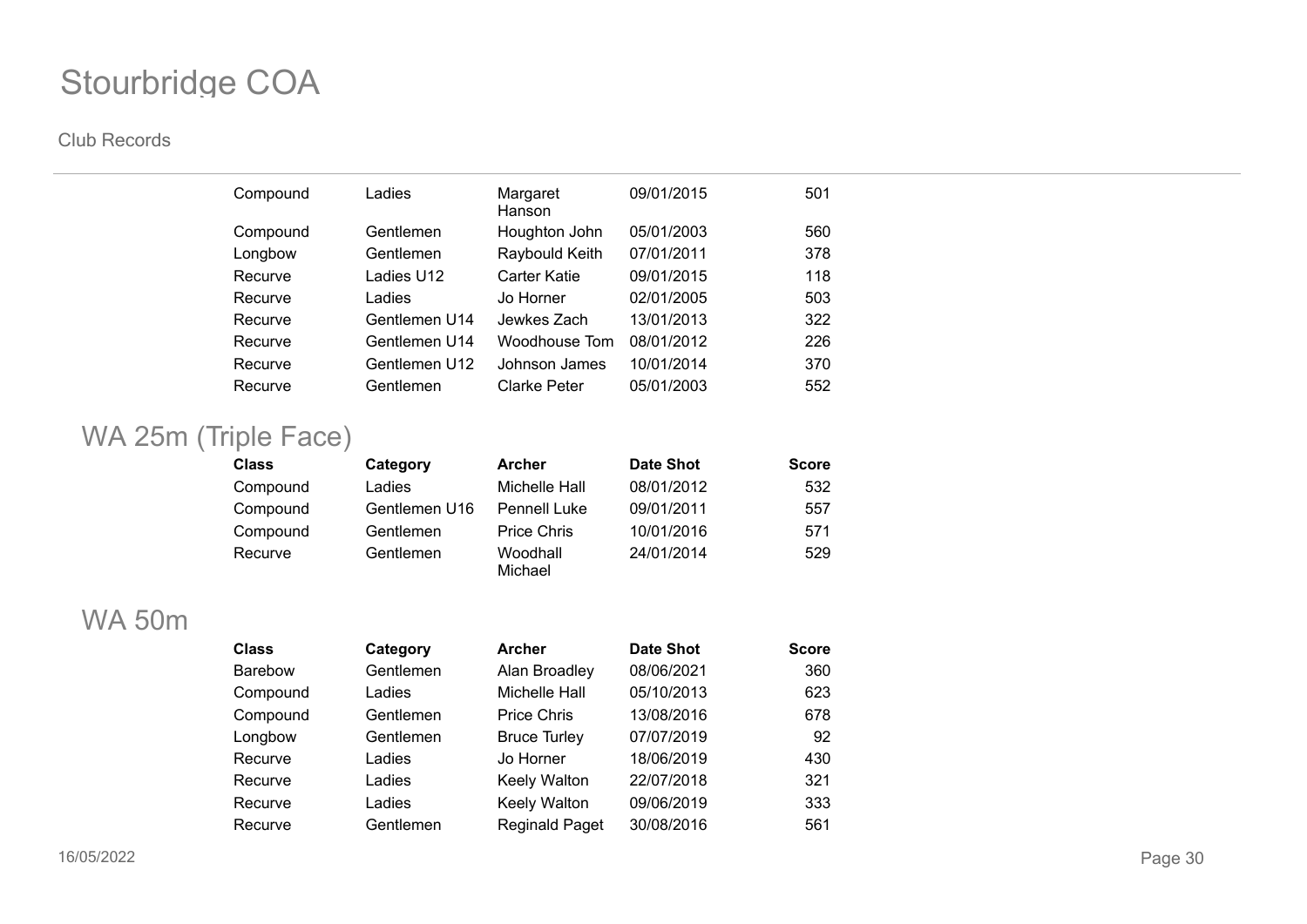#### **Club Records**

## WA 60m

| <b>Class</b>   | Category  | <b>Archer</b>         | <b>Date Shot</b> | <b>Score</b> |
|----------------|-----------|-----------------------|------------------|--------------|
| <b>Barebow</b> | Gentlemen | <b>Steven Perrins</b> | 08/09/2020       | 185          |
| Compound       | Ladies    | Michelle Hall         | 08/10/2013       | 622          |
| Compound       | Gentlemen | <b>Tony Carter</b>    | 26/09/2020       | 684          |
| Longbow        | Gentlemen | Raybould Keith        | 01/10/2013       | 245          |
| Recurve        | Ladies    | Jo Horner             | 21/05/2019       | 423          |
| Recurve        | Ladies    | Keely Walton          | 07/09/2018       | 404          |
| Recurve        | Gentlemen | Roger Hanson          | 05/08/2016       | 581          |

### WA 70m

| <b>Class</b>   | Category      | <b>Archer</b>         | <b>Date Shot</b> | <b>Score</b> |
|----------------|---------------|-----------------------|------------------|--------------|
| <b>Barebow</b> | Ladies        | <b>Pennell Sharon</b> | 08/05/2011       | 385          |
| <b>Barebow</b> | Gentlemen     | Pennell Andy          | 26/05/2009       | 419          |
| Compound       | Ladies        | Michelle Hall         | 13/04/2012       | 626          |
| Compound       | Gentlemen U18 | <b>Pennell Luke</b>   | 20/08/2012       | 665          |
| Compound       | Gentlemen U16 | <b>Pennell Luke</b>   | 08/05/2010       | 668          |
| Compound       | Gentlemen     | <b>Price Chris</b>    | 02/09/2014       | 685          |
| Longbow        | Gentlemen     | Raybould Keith        | 07/10/2011       | 280          |
| Recurve        | Ladies        | Jo Horner             | 07/05/2019       | 427          |
| Recurve        | Gentlemen     | Biz Khan              | 19/03/2022       | 578          |

### WA 900

Open Record

| Class    | Category  | <b>Archer</b>      | <b>Date Shot</b> | <b>Score</b> |
|----------|-----------|--------------------|------------------|--------------|
| Compound | Ladies    | Michelle Hall      | 05/07/2016       | 781          |
| Compound | Gentlemen | <b>Tony Carter</b> | 05/07/2016       | 826          |
| Longbow  | Ladies    | Smith Alyson       | 13/05/2012       | 237          |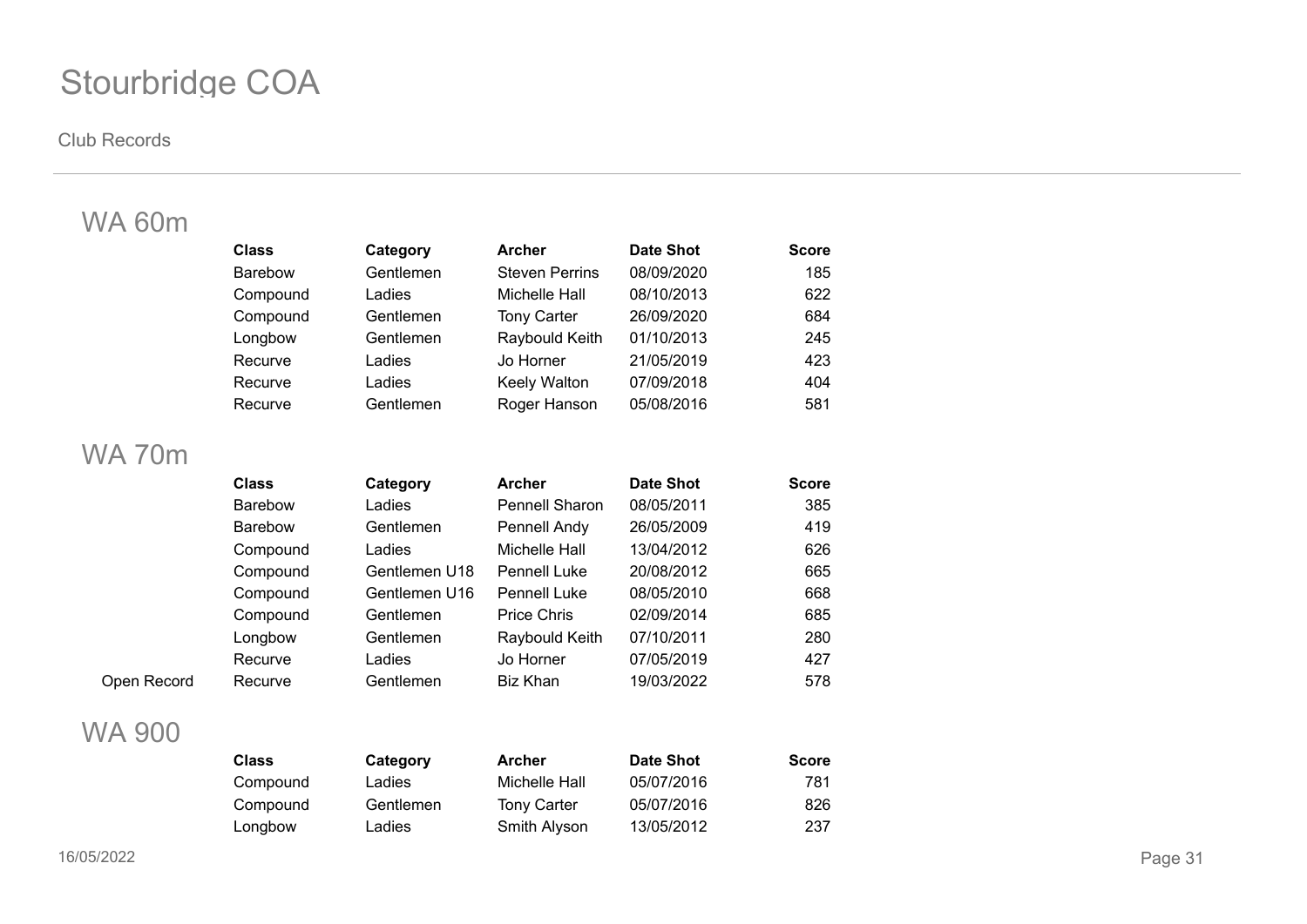|                | Longbow                    | Gentlemen     | Raybould Keith       | 06/05/2011       | 424          |
|----------------|----------------------------|---------------|----------------------|------------------|--------------|
|                | Recurve                    | Ladies        | Jo Horner            | 03/09/2002       | 725          |
|                | Recurve                    | Gentlemen     | <b>Clarke Peter</b>  | 10/09/2002       | 809          |
|                |                            |               |                      |                  |              |
|                | <b>WA Combined (Triple</b> |               |                      |                  |              |
|                | <b>Class</b>               | Category      | <b>Archer</b>        | <b>Date Shot</b> | <b>Score</b> |
|                | Compound                   | Ladies        | Michelle Hall        | 19/01/2014       | 1063         |
|                | Compound                   | Gentlemen     | <b>Tony Carter</b>   | 18/01/2015       | 1126         |
|                | Recurve                    | Gentlemen     | Clay Paul            | 19/01/2014       | 1039         |
|                |                            |               |                      |                  |              |
| <b>Warwick</b> |                            |               |                      |                  |              |
|                | <b>Class</b>               | Category      | <b>Archer</b>        | <b>Date Shot</b> | <b>Score</b> |
|                | American<br>Flatbow        | Gentlemen     | <b>Scott Fellows</b> | 19/09/2021       | 198          |
|                | Barebow                    | Ladies        | Pennell Sharon       | 18/10/2009       | 314          |
|                | <b>Barebow</b>             | Gentlemen     | Pennell Andy         | 18/10/2009       | 321          |
|                | Compound                   | Ladies U18    | Rachel Turner        | 21/09/2019       | 302          |
|                | Compound                   | Ladies        | Michelle Hall        | 02/12/2012       | 418          |
|                | Compound                   | Gentlemen U16 | <b>Pennell Luke</b>  | 18/10/2009       | 422          |
|                | Compound                   | Gentlemen U14 | <b>Pennell Luke</b>  | 29/03/2009       | 372          |
|                | Compound                   | Gentlemen     | lan Walker           | 09/10/1994       | 430          |
|                | Longbow                    | Ladies        | Jo Horner 1          | 28/08/1997       | 154          |
|                | Longbow                    | Gentlemen U18 | Barrass Joshua       | 14/04/2017       | 90           |
|                | Longbow                    | Gentlemen     | Seabury Roger        | 12/07/1999       | 332          |
|                | Recurve                    | Ladies        | Jo Horner 1          | 25/08/2000       | 382          |
|                | Recurve                    | Gentlemen U16 | Michael Wilson       | 09/07/1999       | 342          |
|                | Recurve                    | Gentlemen     | <b>Clarke Peter</b>  | 17/06/2003       | 404          |
|                |                            |               |                      |                  |              |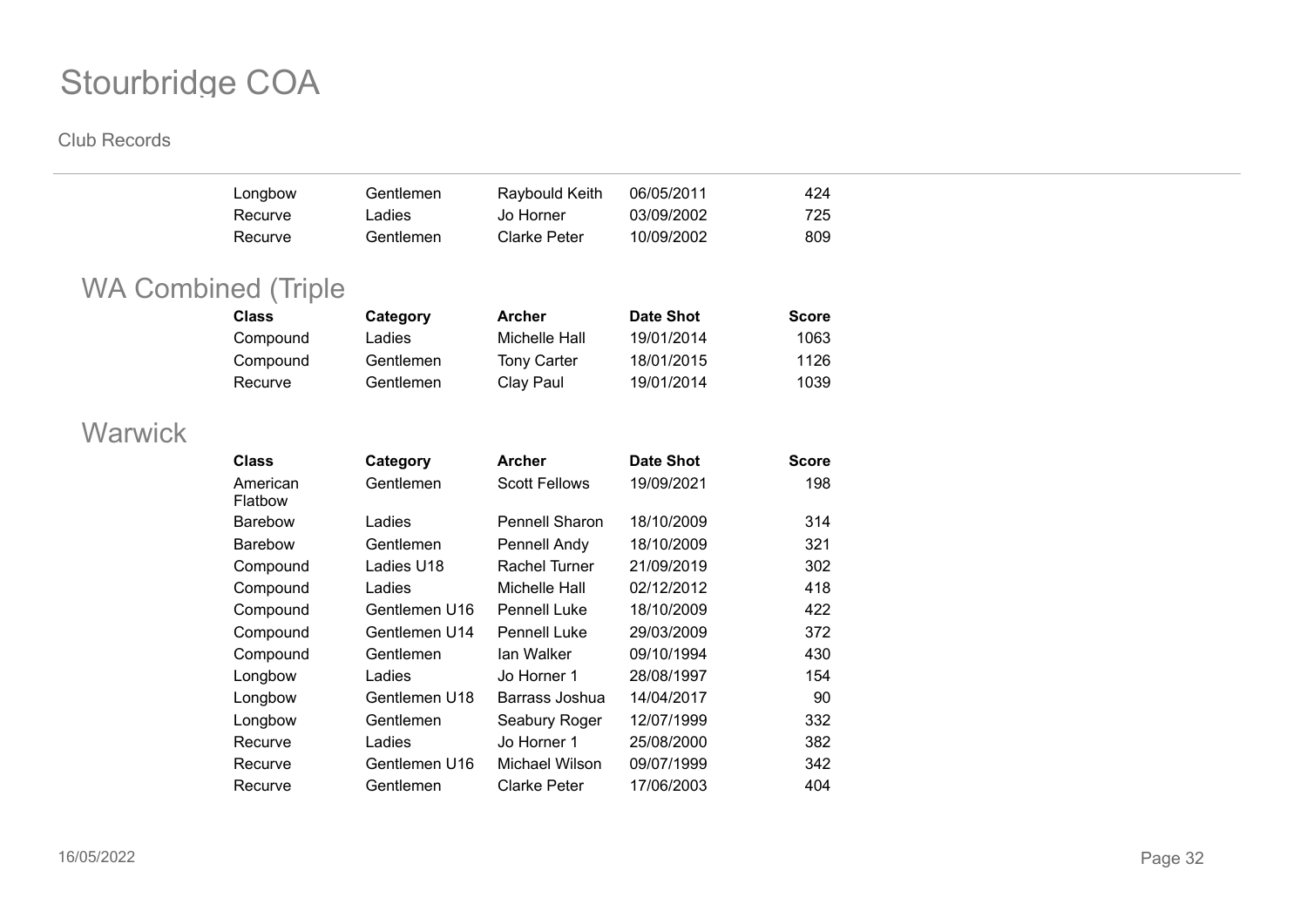#### **Club Records**

### Western

| <b>Class</b>        | Category      | <b>Archer</b>        | Date Shot  | <b>Score</b> |
|---------------------|---------------|----------------------|------------|--------------|
| American<br>Flatbow | Gentlemen     | <b>Scott Fellows</b> | 17/06/2017 | 370          |
| <b>Barebow</b>      | Ladies        | Falaschi Lisa        | 09/06/2013 | 458          |
| <b>Barebow</b>      | Gentlemen     | Raybould Keith       | 20/04/2010 | 584          |
| Compound            | Ladies U18    | <b>Rachel Turner</b> | 07/09/2019 | 548          |
| Compound            | Ladies        | Michelle Hall        | 29/06/2013 | 838          |
| Compound            | Gentlemen     | <b>Tony Carter</b>   | 02/09/2011 | 862          |
| Longbow             | Ladies        | Smith Alyson         | 10/06/2012 | 307          |
| Longbow             | Gentlemen U18 | Barrass Joshua       | 11/08/2017 | 257          |
| Longbow             | Gentlemen U16 | Wooldridge Joe       | 23/09/2018 | 121          |
| Longbow             | Gentlemen U14 | Macey Beddall        | 03/10/2021 | 146          |
| Longbow             | Gentlemen U12 | Macey Beddall        | 23/09/2018 | 94           |
| Longbow             | Gentlemen     | Roger Seabury 1      | 31/03/1996 | 615          |
| Recurve             | Ladies U16    | Katie Haden          | 01/01/1994 | 626          |
| Recurve             | Ladies        | Margaret<br>Hanson   | 21/06/1987 | 798          |
| Recurve             | Gentlemen U18 | Steve Jinks          | 23/08/1994 | 676          |
| Recurve             | Gentlemen U16 | Steve Jinks          | 23/09/1993 | 663          |
| Recurve             | Gentlemen U14 | Michael Wilson       | 03/06/1997 | 644          |
| Recurve             | Gentlemen U12 | Michael Wilson       | 23/05/1997 | 575          |
| Recurve             | Gentlemen     | <b>Clarke Peter</b>  | 27/08/2002 | 810          |

### Windsor

| <b>Class</b> | Category   | <b>Archer</b>  | <b>Date Shot</b> | <b>Score</b> |
|--------------|------------|----------------|------------------|--------------|
| Barebow      | Ladies     | Hall Barbara   | 01/11/2011       | 447          |
| Barebow      | Gentlemen  | Raybould Keith | 09/04/2010       | 654          |
| Compound     | Ladies U18 | Rachel Turner  | 27/07/2019       | 703          |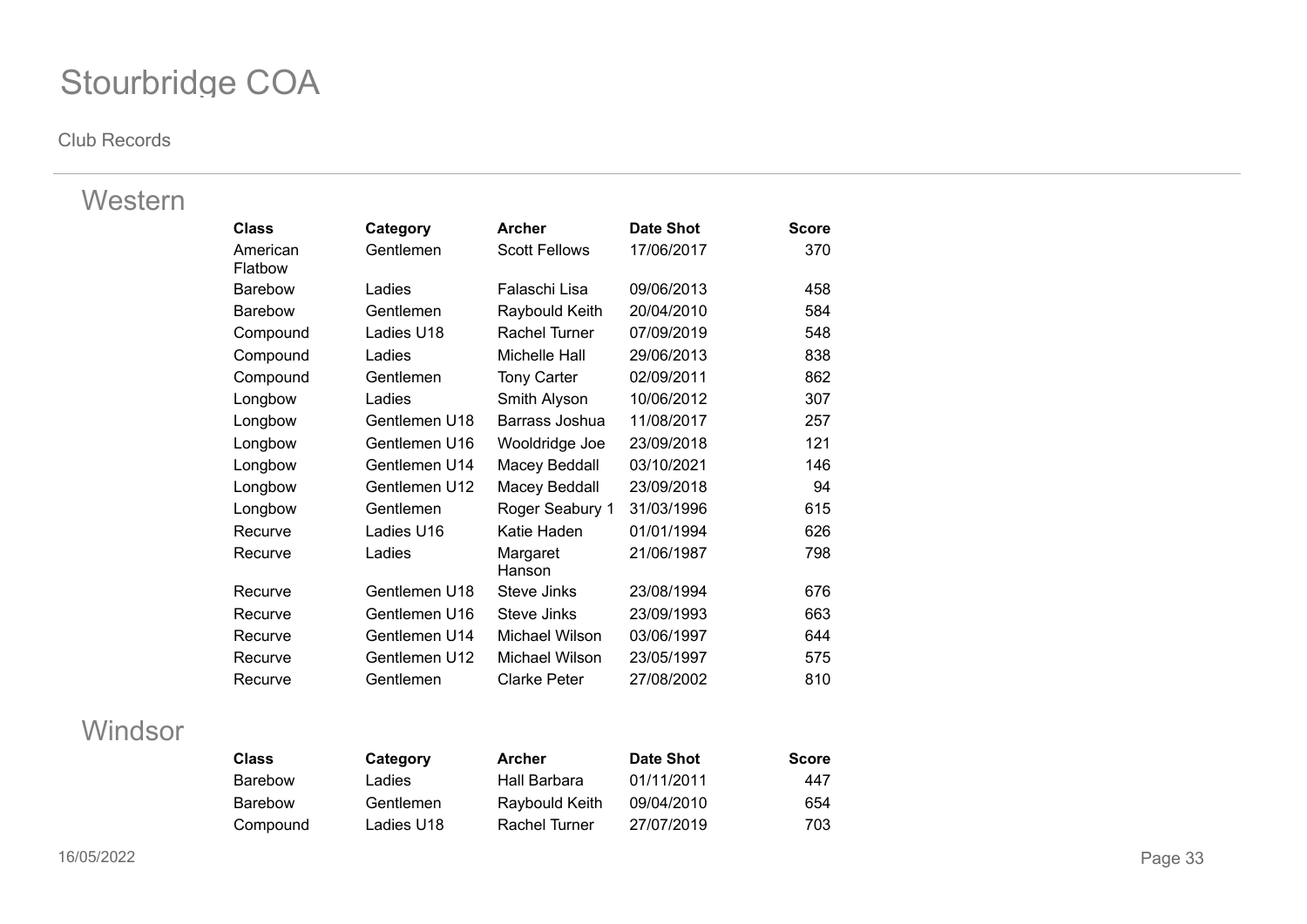#### **Club Records**

| Compound | Ladies        | Michelle Hall       | 18/08/2012 | 950 |
|----------|---------------|---------------------|------------|-----|
| Compound | Gentlemen     | <b>Tony Carter</b>  | 13/08/2010 | 968 |
| Longbow  | Ladies        | Jo Horner           | 09/05/1997 | 291 |
| Longbow  | Ladies        | Smith Alyson        | 29/07/2011 | 336 |
| Longbow  | Gentlemen U16 | Wooldridge Joe      | 13/08/2017 | 101 |
| Longbow  | Gentlemen     | Roger Seabury 1     | 09/07/1999 | 767 |
| Recurve  | Ladies U16    | Katie Haden         | 07/08/1993 | 777 |
| Recurve  | Ladies        | Jo Horner 1         | 18/07/2000 | 908 |
| Recurve  | Gentlemen U18 | <b>Cutler Luke</b>  | 10/08/2014 | 686 |
| Recurve  | Gentlemen U16 | Tim Parr            | 10/10/1993 | 785 |
| Recurve  | Gentlemen U14 | Michael Wilson      | 04/10/1998 | 799 |
| Recurve  | Gentlemen U12 | Michael Wilson      | 06/04/1997 | 548 |
| Recurve  | Gentlemen     | <b>Clarke Peter</b> | 28/06/2002 | 912 |
|          |               |                     |            |     |

### **Worcester**

| <b>Class</b>   | Category      | <b>Archer</b>         | <b>Date Shot</b> | <b>Score</b> |
|----------------|---------------|-----------------------|------------------|--------------|
| <b>Barebow</b> | Ladies        | <b>Pennell Sharon</b> | 20/01/2012       | 264          |
| <b>Barebow</b> | Gentlemen U14 | Johnson James         | 31/10/2014       | 157          |
| <b>Barebow</b> | Gentlemen U12 | Johnson James         | 28/02/2014       | 151          |
| <b>Barebow</b> | Gentlemen     | Pennell Andy          | 29/01/2010       | 238          |
| Compound       | Ladies        | Michelle Hall         | 17/11/2013       | 290          |
| Compound       | Gentlemen U18 | <b>Pennell Luke</b>   | 06/11/2011       | 300          |
| Compound       | Gentlemen U16 | <b>Pennell Luke</b>   | 07/11/2010       | 299          |
| Compound       | Gentlemen U14 | <b>Pennell Luke</b>   | 23/11/2007       | 258          |
| Compound       | Gentlemen U12 | <b>Pennell Luke</b>   | 24/11/2006       | 207          |
| Compound       | Gentlemen     | <b>Tony Carter</b>    | 17/11/2013       | 300          |
| Longbow        | Ladies        | Smith Alyson          | 18/03/2012       | 74           |
| Longbow        | Gentlemen     | <b>Robert Cole</b>    | 22/10/1999       | 232          |
| Recurve        | Ladies U18    | Wakefield Emma        | 21/02/2014       | 117          |